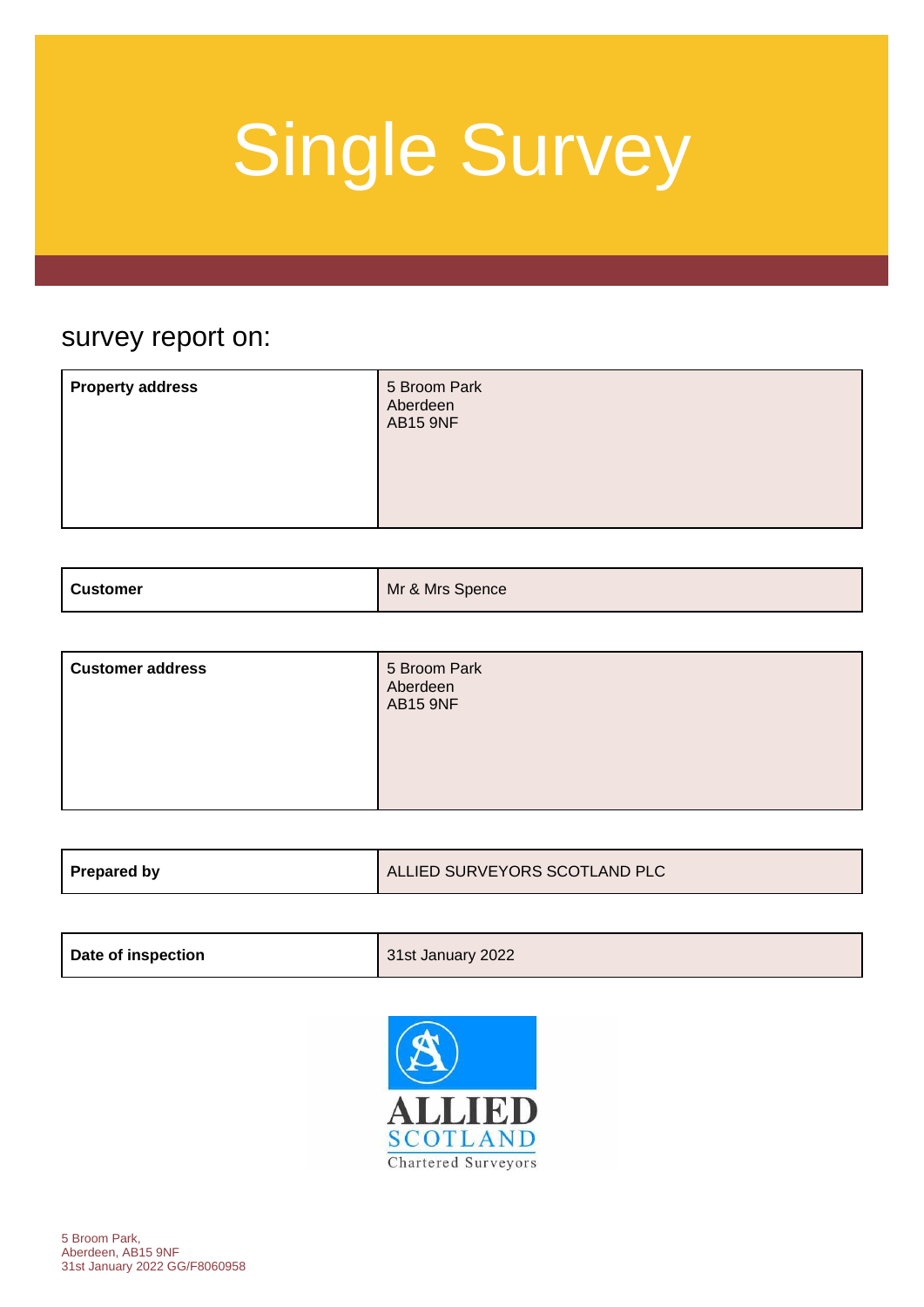### **PART 1 - GENERAL**

### **1.1 THE SURVEYORS**

The Seller has engaged the Surveyors to provide the Single Survey Report and a generic Mortgage Valuation Report for Lending Purposes. The Seller has also engaged the Surveyors to provide an Energy Report in the format prescribed by the accredited Energy Company.

The Surveyors are authorised to provide a transcript or retype of the generic Mortgage Valuation Report on to Lender specific pro-forma. Transcript reports are commonly requested by Brokers and Lenders. The transcript report will be in the format required by the Lender but will contain the same information, inspection date and valuation figure as the generic Mortgage Valuation Report and the Single Survey. The Surveyors will decline any transcript request which requires the provision of information additional to the information in the Report and the generic Mortgage Valuation Report until the Seller has conditionally accepted an offer to purchase made in writing.

Once the Seller has conditionally accepted an offer to purchase made in writing, the Purchaser's lender or conveyancer may request that the Surveyors provide general comment on standard appropriate supplementary documentation. In the event of a significant amount of documentation being provided to the Surveyors, an additional fee may be incurred by the Purchaser. Any additional fee will be agreed in writing.

If information is provided to the Surveyors during the conveyancing process which materially affects the valuation stated in the Report and generic Mortgage Valuation Report, the Surveyors reserve the right to reconsider the valuation. Where the Surveyors require to amend the valuation in consequence of such information, they will issue an amended Report and generic Mortgage Valuation Report to the Seller. It is the responsibility of the Seller to ensure that the amended Report and generic Mortgage Valuation Report are transmitted to every prospective Purchaser.

competent to survey, value and report upon Residential Property<sup>1</sup>. The individual Surveyor will be a member of the Royal Institution of Chartered Surveyors who is

If the Surveyors have had a previous business relationship within the past two years with the Seller or Sellers Agent or relative to the property, they will be obliged to indicate this by ticking the adjacent box.

The Surveyors have a written complaints handling procedure. This is available from the offices of the Surveyors at the address stated.

#### **THE REPORT 1.2**

The Surveyors will not provide an amended Report on the Property, except to correct factual inaccuracies.

The Report will identify the nature and source of information relied upon in its preparation.

The Surveyor shall provide a Market Value of the Property, unless the condition of the Property is such that it would be inappropriate to do so. A final decision on whether a loan will be granted rests with the Lender who may impose retentions in line with their lending criteria. The date of condition and value of the property will be the date of inspection.

To date, Purchasers have normally obtained their own report from their chosen Surveyor. By contrast, a Single Survey is instructed by the Seller and made available to all potential Purchasers in the expectation that the successful Purchaser will have relied upon it. The Royal Institution of Chartered Surveyors rules require disclosure of any potential conflict of interest when acting for the Seller and the Purchaser in the same transaction. The Single Survey may give rise to a conflict of interest and if this is of concern to any party they are advised to seek their own independent advice.

 $\checkmark$ 

<sup>&</sup>lt;sup>1</sup> Which shall be in accordance with the current RICS Valuation Standards (The Red Book) and RICS Rules of Conduct.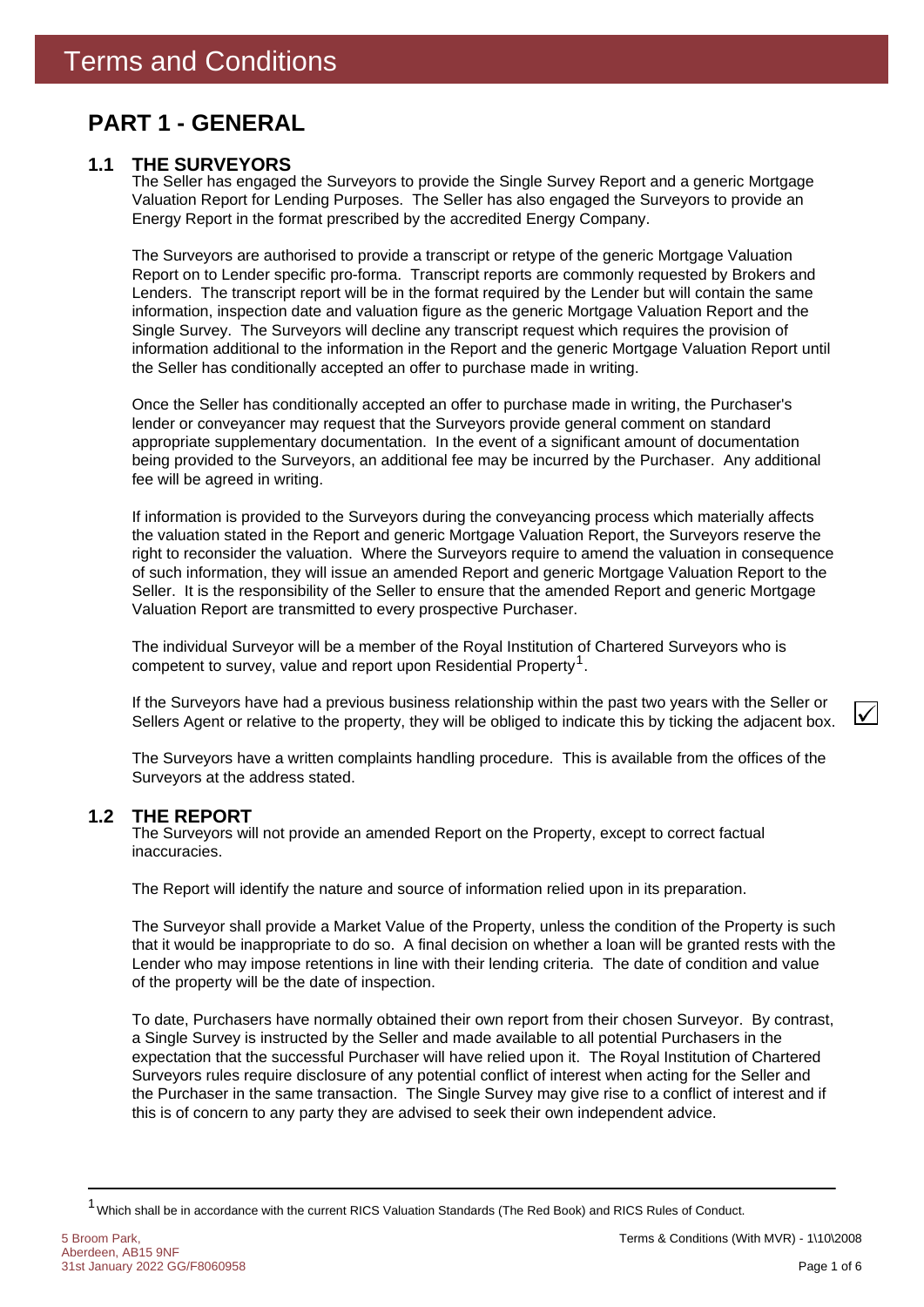The Report and any expressions or assessments in it are not intended as advice to the Seller or Purchaser or any other person in relation to an asking price or any other sales or marketing decisions. The Report is based solely on the Property and is not to be relied upon in any manner whatsoever when considering the valuation or condition of any other property.

If certain minor matters are mentioned in the Report it should not be assumed that the Property is free of other minor defects.

Neither the whole nor any part of the Report may be published in any way, reproduced or distributed by any party other than the Seller, prospective purchasers and the Purchaser and their respective professional advisers without the prior written consent of the Surveyors.

#### **1.3 LIABILITY**

The Report is prepared with the skill and care reasonably to be expected of a competent residential surveyor who is a member of the Royal Institution of Chartered Surveyors.

The Report is addressed to the Seller and was prepared in the expectation that it (or a complete copy) along with these Terms and Conditions (or a complete copy) would (or, as the case might be, would have been) be disclosed and delivered to:-

- the Seller;
- any person(s) noting an interest in purchasing the Property from the Seller;
- any person(s) who make(s) (or on whose behalf is made) an offer to purchase the Property, whether or not that offer is accepted by the Seller;
- the Purchaser; and
- the professional advisers of any of these.

The Surveyors acknowledge that their duty of skill and care in relation to the Report is owed to the Seller and to the Purchaser. The Surveyors accept no responsibility or liability whatsoever in relation to the Report to persons other than the Seller and the Purchaser. The Seller and Purchaser should be aware that if a Lender seeks to rely on this Report they do so at their own risk. In particular, the Surveyors accept no responsibility or liability whatsoever to any Lender in relation to the Report. Any such Lender relies upon the Report entirely at their own risk.

#### **GENERIC MORTGAGE VALUATION REPORT 1.4**

The Surveyors undertake to the Seller that they will prepare a generic Mortgage Valuation Report, which will be issued along with the Single Survey. It is the responsibility of the Seller to ensure that the generic Mortgage Valuation Report is provided to every potential Purchaser.

#### **TRANSCRIPT MORTGAGE VALUATION FOR LENDING PURPOSES 1.5**

provided is entirely a matter for the Lender. The Transcript Mortgage Valuation Report<sup>2</sup> will be from The Surveyors undertake that on being asked to do so by a prospective purchaser, or his/her professional advisor or Lender, they will prepare a Transcript Mortgage Valuation Report for Lending Purposes on terms and conditions to be agreed between the Surveyors and Lender and solely for the use of the Lender and upon which the Lender may rely. The decision as to whether finance will be information contained in the Report and the generic Mortgage Valuation Report.

<sup>2</sup>Which shall be in accordance with the current RICS Valuation Standards (The Red Book) and RICS Rules of Conduct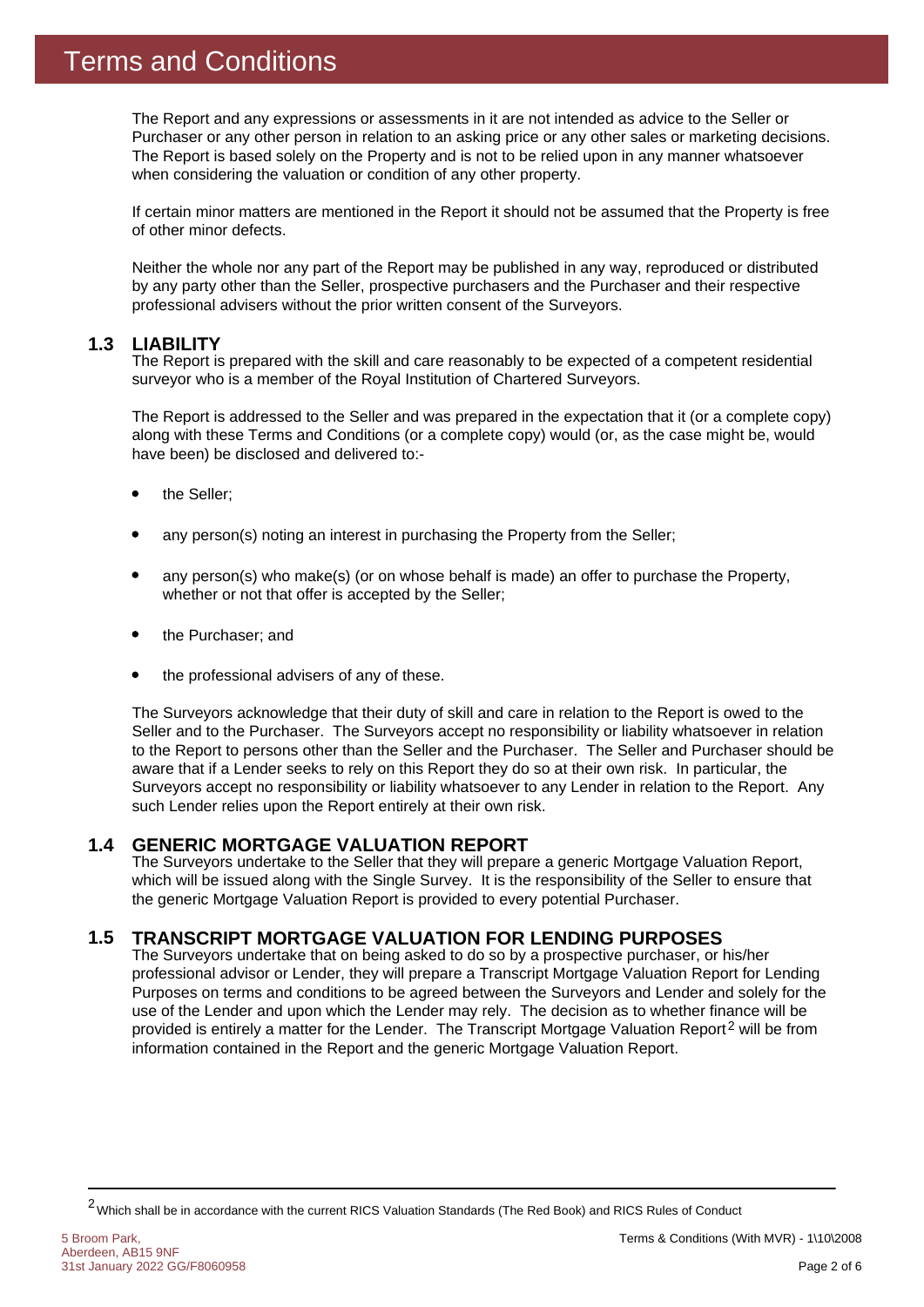### **1.6 INTELLECTUAL PROPERTY**

All intellectual property rights whatsoever (including copyright) in and to the Report, excluding the headings and rubrics, are the exclusive property of the Surveyors and shall remain their exclusive property unless they assign the same to any other party in writing.

#### **PAYMENT 1.7**

The Surveyors are entitled to refrain from delivering the Report to anyone until the fee and other charges for it notified to the Seller have been paid. Additional fees will be charged for subsequent inspections and Reports.

#### **CANCELLATION 1.8**

The Seller will be entitled to cancel the inspection by notifying the Surveyor's office at any time before the day of the inspection.

The Surveyor will be entitled not to proceed with the inspection (and will so report promptly to the Seller) if after arriving at the property, the Surveyor concludes that it is of a type of construction of which the surveyor has insufficient specialist knowledge to be able to provide the inspection satisfactorily. The Surveyor will also be entitled not to proceed if after arriving at the property, the surveyor concludes that the property is exempt under Part 3 of The Housing (Scotland) Act 2006 as detailed in the (Prescribed Documents) Regulations 2008. If there is a potential threat to their health or personal safety, the inspection may be postponed or cancelled, at the Surveyor's discretion.

In the case of cancellation or the inspection not proceeding, the Surveyor will refund any fees paid by the Seller for the inspection and Report, except for expenses reasonably incurred and any fee due in light of the final paragraph of this section.

In the case of cancellation by the Seller, for whatever reason, after the inspection has taken place but before a written report is issued, the Surveyor will be entitled to raise an Invoice equivalent to 80% of the agreed fee.

### **PRECEDENCE 1.9**

If there is any incompatibility between these Terms and Conditions and the Report, these Terms and Conditions take precedence.

### **1.10 DEFINITIONS**

- the "Lender" is the party who has provided or intends or proposes to provide financial assistance to the Purchaser towards the purchase of the Property and in whose favour a standard security will be granted over the Property;
- the "Transcript Mortgage Valuation Report for Lending Purposes" means a separate report, prepared by the Surveyor, prepared from information in the Report and the generic Mortgage Valuation Report, but in a style and format required by the Lender. The Transcript Mortgage Valuation Report for Lending Purposes will be prepared with the skill and care reasonably to be expected from a surveyor who is a member of the Royal Institution of Chartered Surveyors and who is competent to survey, value and report on the Property;
- the "Generic Mortgage Valuation Report" means a separate report, prepared by the Surveyor from information in the Report but in the Surveyor's own format;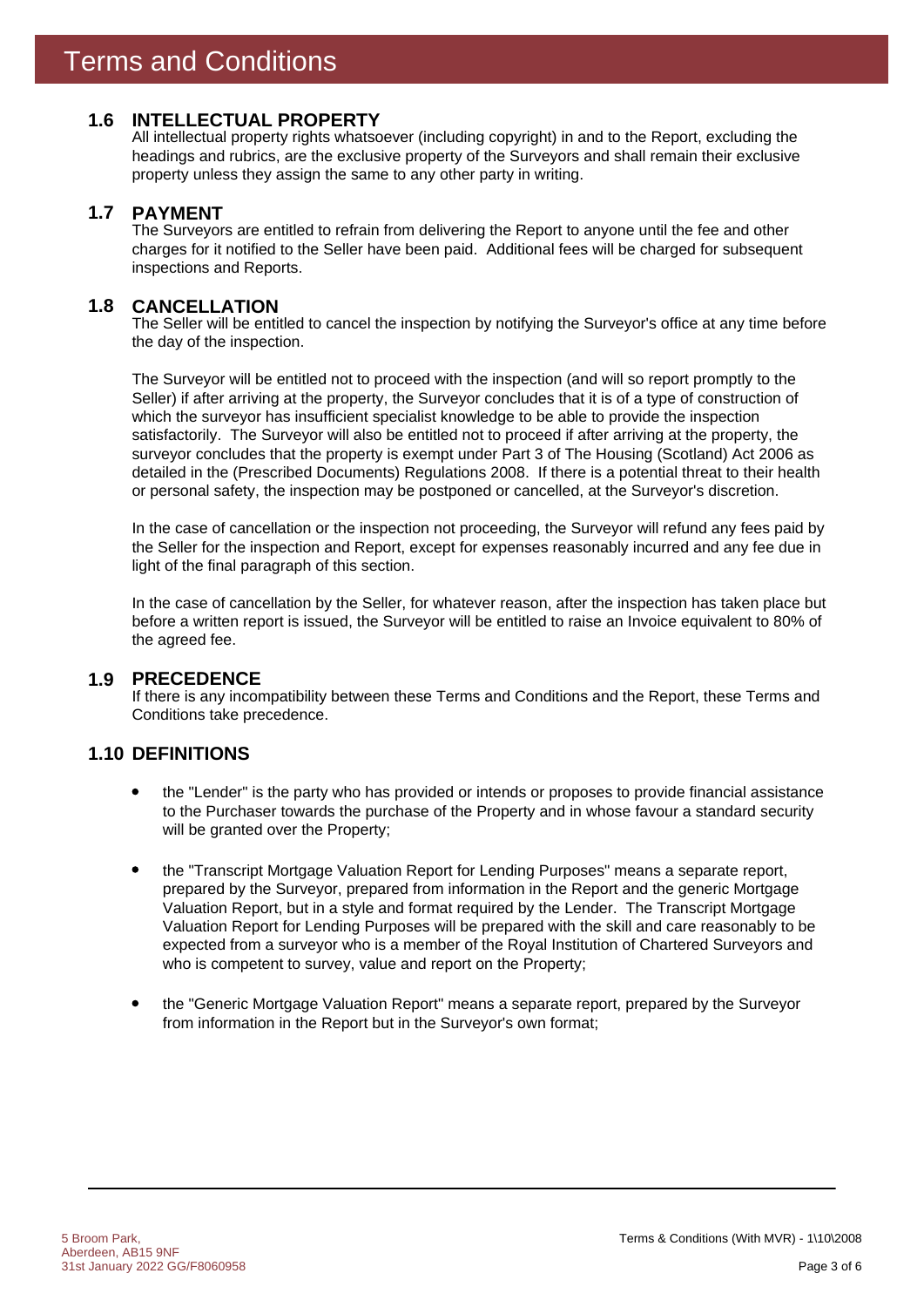- the "Market Value" is the estimated amount for which a property should exchange on the date of valuation between a willing buyer and a willing seller in an arm's-length transaction after proper marketing wherein the parties had each acted knowledgeably, prudently and without compulsion;
- the "Property" is the property which forms the subject of the Report;
- the "Purchaser" is the person (or persons) who enters into a contract to buy the Property from the Seller;
- a "prospective Purchaser" is anyone considering buying the Property;
- the "Report" is the report, of the kind described in Part 2 of these Terms and Conditions and in the form set out in part 1 of Schedule 1 of the Housing (Scotland) Act 2006 (Prescribed Documents) Regulations 2008;
- the "Seller" is/are the proprietor(s) of the Property;
- the "Surveyor" is the author of the Report on the Property; and
- the "Surveyors" are the firm or company of which the Surveyor is an employee, director, member or partner (unless the Surveyor is not an employee, director, member or partner, when the "Surveyors" means the Surveyor) whose details are set out at the head of the Report.
- the "Energy Report" is the advice given by the accredited Energy Company, based on information collected by the Surveyor during the Inspection, and also includes an Energy Performance Certificate, in a Government approved format.

### **PART 2 - DESCRIPTION OF THE REPORT**

#### **THE SERVICE 2.1**

The Single Survey is a Report by an independent Surveyor, prepared in an objective way regarding the condition and value of the Property on the day of the inspection, and who is a member of the Royal Institution of Chartered Surveyors. It includes an Energy Report as required by Statute and this is in the format of the accredited Energy Company. In addition, the Surveyor has agreed to supply a generic Mortgage Valuation Report.

### **THE INSPECTION 2.2**

The Inspection is a general surface examination of those parts of the Property which are accessible: in other words, visible and readily available for examination from ground and floor levels, without risk of causing damage to the Property or injury to the Surveyor.

All references to visual inspection refer to an inspection from within the property at floor level and from ground level within the site and adjoining public areas, without the need to move any obstructions. Any references to left or right are taken facing the front of the property.

The Inspection is carried out with the Seller's permission, without causing damage to the building or contents. Furniture, stored items and insulation are not moved.

Unless identified in the report the Surveyor will assume that no harmful or hazardous materials have been used in the construction. The presence or possible consequences of any site contamination will not be researched.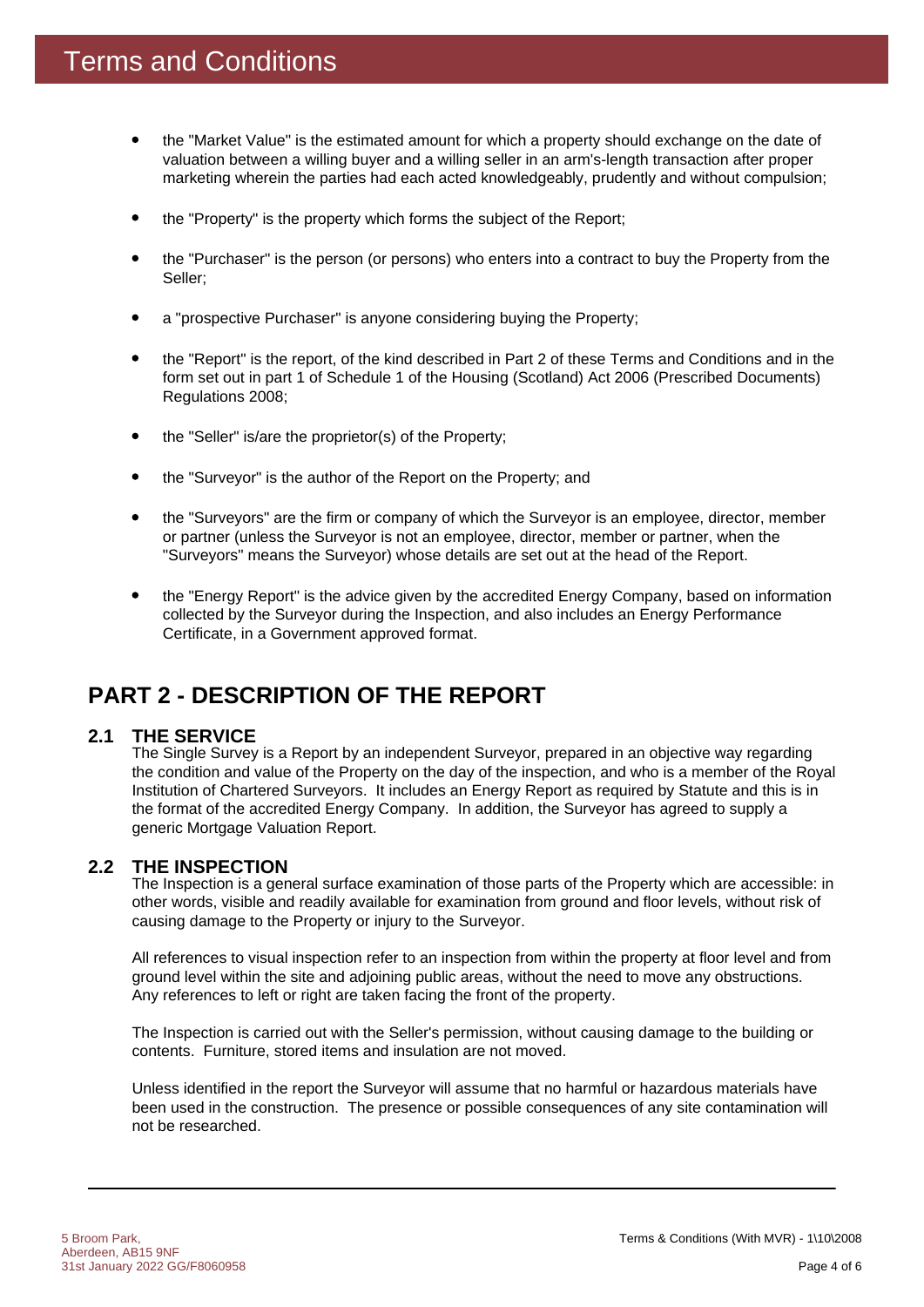The Surveyor will not carry out an asbestos inspection, and will not be acting as an asbestos inspector in completing a Single Survey of properties that may fall within the Control of Asbestos in the Workplace Regulations. In the case of flats it will be assumed that there is a duty holder, as defined in the Regulations and that a Register of Asbestos and effective Management Plan is in place, which does not require any expenditure, or pose a significant risk to health. No enquiry of the duty holder will be made.

#### **THE REPORT 2.3**

The Report will be prepared by the Surveyor who carried out the property inspection and will describe various aspects of the property as defined by the headings of the Single Survey report with the comments being general and unbiased. The report on the location, style and condition of the property, will be concise and will be restricted to matters that could have a material effect upon value and will omit items that, in the Surveyor's opinion, are not significant. If certain minor matters are mentioned, it should not be interpreted that the property is free of any other minor defects.

Throughout the report, the following repair categories will be used to give an overall opinion of the state of repair and condition of the property.

- 1. Category 3: Urgent repairs or replacement are needed now. Failure to deal with them may cause problems to other parts of the property or cause a safety hazard. Estimates for repairs or replacement are needed now.
- 2. Category 2: Repairs or replacement requiring future attention, but estimates are still advised.
- 3. Category 1: No immediate action or repair is needed.

### **WARNING:**

If left unattended, even for a relatively short period, Category 2 repairs can rapidly develop into more serious Category 3 repairs. The existence of Category 2 or Category 3 repairs may have an adverse effect on marketability, value and the sale price ultimately achieved for the property. This is particularly true during slow market conditions when the effect can be considerable.

Parts of the property, which cannot be seen or accessed, will not be reported upon and this will be stated. If the Surveyor suspects that a defect may exist within an unexposed area and which could have a material effect upon the value, he may recommend further investigation by specialist contractors.

### 2.4 SERVICES

Surveyors are not equipped or qualified to test the services and therefore no comment can be interpreted as implying that the design, installation and function of the services are in accordance/compliance with regulations, safety and efficiency expectations. However, comment is made where there is cause to suspect significant defects or shortcomings with the installations. No tests are made of any services or appliances.

### **ACCESSIBILITY 2.5**

A section is included to help identify the basic information interested parties need to know to decide whether to view a property.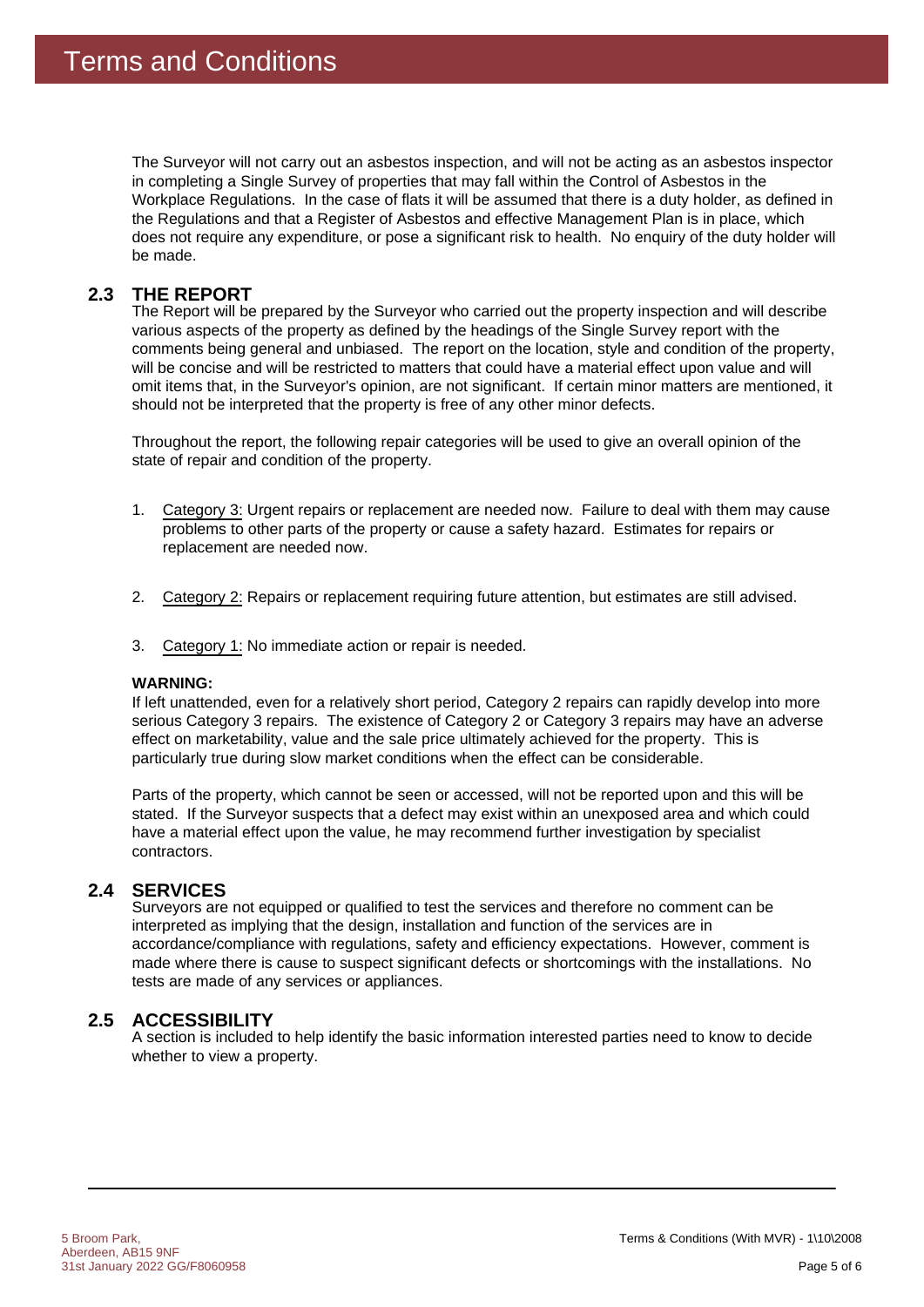### **ENERGY REPORT 2.6**

A section is included that makes provision for an Energy Report, relative to the property. The Surveyor will collect physical data from the property and provide such data in a format required by an accredited Energy Company. The Surveyor cannot of course accept liability for any advice given by the Energy Company.

#### **VALUATION AND CONVEYANCER ISSUES 2.7**

The last section of the Report contains matters considered relevant to the Conveyancer (Solicitor). It also contains the Surveyor's opinion both of the market value of the property and of the re-instatement cost, as defined below.

"Market Value" is the estimated amount for which a property should exchange on the date of valuation between a willing buyer and a willing seller in an arm's-length transaction after proper marketing wherein the parties had each acted knowledgeably, prudently and without compulsion. In arriving at the opinion of the Market Value, the Surveyor also makes various standard assumptions covering, for example, vacant possession; tenure and other legal considerations; contamination and hazardous materials; the condition of un-inspected parts; the right to use mains services; and the exclusion of curtains, carpets etc. from the valuation. In the case of flats, the following further assumptions are made that:

- There are rights of access and exit over all communal roadways, corridors, stairways etc. and to use communal grounds, parking areas, and other facilities;
- There are no particularly troublesome or unusual legal restrictions;
- There is no current dispute between the occupiers of the flats or any outstanding claims or losses; and the costs of repairs to the building are shared among the co-proprietors on an equitable basis.

Any additional assumption, or any found not to apply, is reported.

"Re-instatement cost" is an estimate for insurance purposes of the current cost of rebuilding the Property in its present form unless otherwise stated. This includes the cost of rebuilding the garage and permanent outbuildings, site clearance and professional fees, but excludes VAT (except on the fees).

Sellers or prospective Purchasers may consider it prudent to instruct a reinspection and revaluation after a period of 12 weeks (or sooner if appropriate) to reflect changing circumstances in the market and/or in the physical condition of the Property.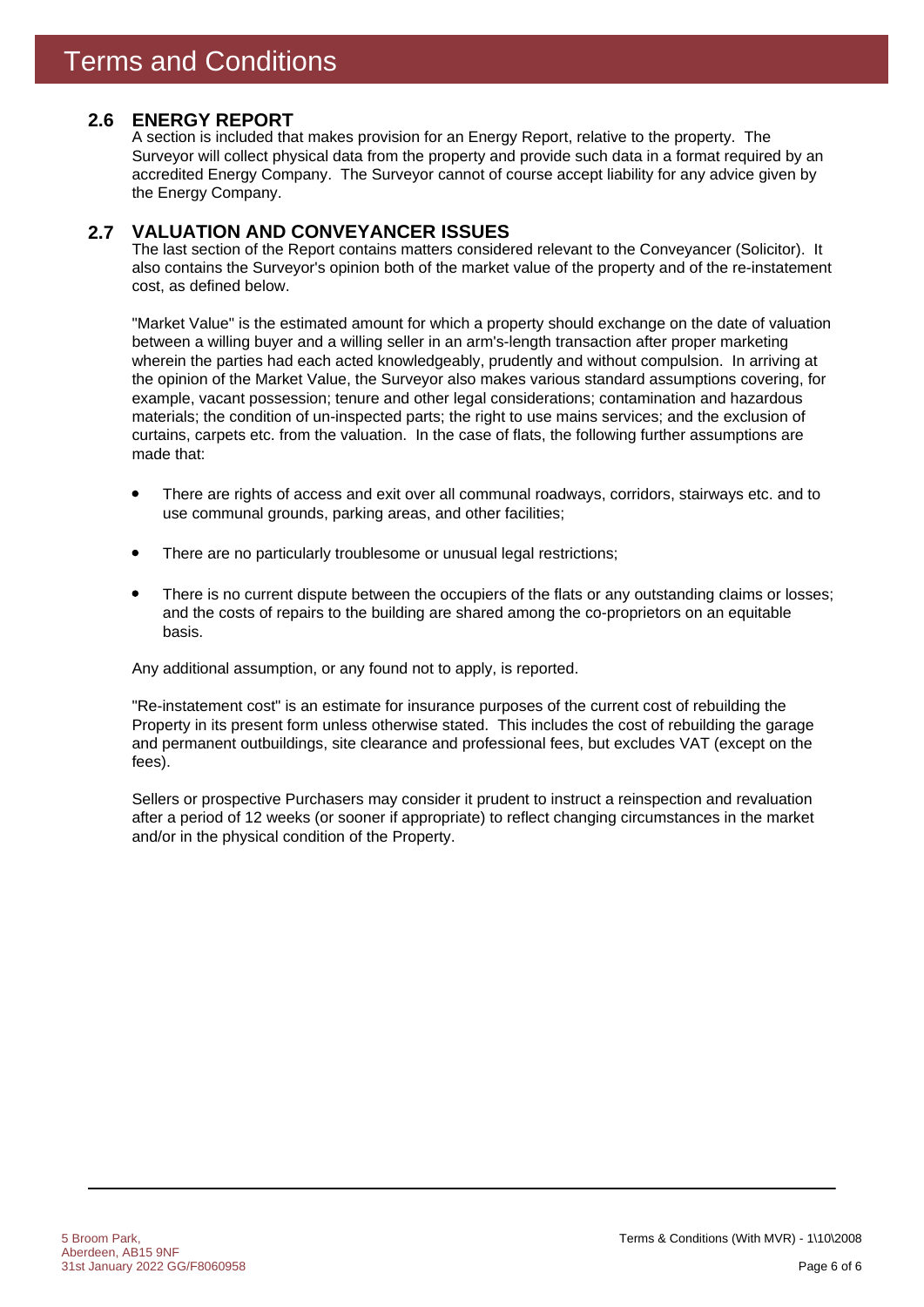### **1. Information and scope of inspection**

This section tells you about the type, accommodation, neighbourhood, age and construction of the property. It also tells you about the extent of the inspection and highlights anything that the surveyor could not inspect.

All references to visual inspection refer to an inspection from within the property without moving any obstructions and externally from ground level within the site and adjoining public areas. Any references to left or right in a description of the exterior of the property refer to the view of someone standing facing that part of the property from the outside.

The inspection is carried out without causing damage to the building or its contents and without endangering the occupiers or the surveyor. Heavy furniture, stored items and insulation are not moved. Unless identified in the report the surveyor will assume that no harmful or hazardous materials or techniques have been used in the construction. The presence or possible consequences of any site contamination will not be researched.

Services such as TV/cable connection, internet connection, swimming pools and other leisure facilities etc. will not be inspected or reported on.

| <b>Description</b> | The subjects comprise a detached house with accommodation over<br>two floors. The property has been extended to the front and rear.                                                               |
|--------------------|---------------------------------------------------------------------------------------------------------------------------------------------------------------------------------------------------|
|                    |                                                                                                                                                                                                   |
| Accommodation      | Ground Floor: Entrance porch, hallway, lounge, sitting room, dining<br>kitchen, toilet, sun lounge.<br>First Floor: Master bedroom with en suite shower room, three<br>further bedrooms bathroom. |

| Gross internal floor area (m <sup>2</sup> ) | 170 square metres approximately.                                                                                                                                                                                                       |
|---------------------------------------------|----------------------------------------------------------------------------------------------------------------------------------------------------------------------------------------------------------------------------------------|
|                                             |                                                                                                                                                                                                                                        |
| <b>Neighbourhood and location</b>           | The property is located within the popular commuter suburb of Cults<br>which lies approximately 4 miles west of Aberdeen city centre. In<br>our opinion there is a satisfactory range of facilities and amenities<br>available nearby. |

| Age     | 44 years approximately.                                                                                                       |
|---------|-------------------------------------------------------------------------------------------------------------------------------|
| Weather | It was dry and bright at the time of our inspection. The report should<br>be read in the context of these weather conditions. |

| <b>Chimney stacks</b>        | None.                                                                                                                                                                  |
|------------------------------|------------------------------------------------------------------------------------------------------------------------------------------------------------------------|
|                              |                                                                                                                                                                        |
| Roofing including roof space | Sloping roofs were visually inspected with the aid of<br>binoculars where appropriate.                                                                                 |
|                              | Roof spaces were visually inspected and were entered where<br>there was safe and reasonable access, normally defined as<br>being from a 3m ladder within the property. |
|                              | If this is not possible, then physical access to the roof space<br>may be taken by other means if the Surveyor deems it safe and                                       |

**reasonable to do so.**

The roof is of pitched timber frame design and clad with tiles. We were able to carry out an inspection of the main roof void via an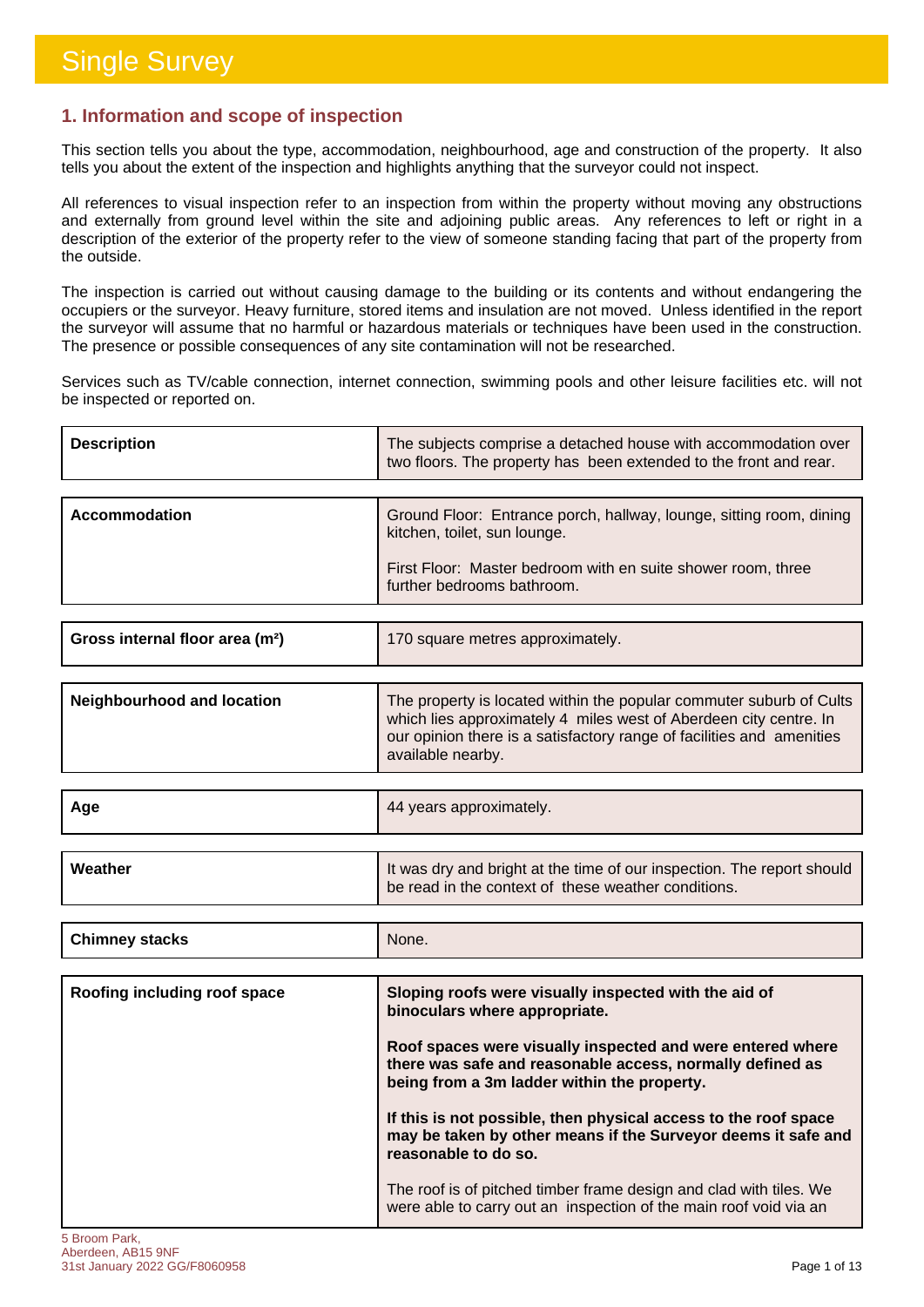|                                           | access hatch in the hallway ceiling. The roofs over the front and<br>rear projections are also pitched and tiled.                                 |
|-------------------------------------------|---------------------------------------------------------------------------------------------------------------------------------------------------|
|                                           |                                                                                                                                                   |
| <b>Rainwater fittings</b>                 | Visually inspected with the aid of binoculars where<br>appropriate.                                                                               |
|                                           | The rainwater fittings are of PVC construction.                                                                                                   |
|                                           |                                                                                                                                                   |
| <b>Main walls</b>                         | Visually inspected with the aid of binoculars where<br>appropriate.                                                                               |
|                                           | Foundations and concealed parts were not exposed or<br>inspected.                                                                                 |
|                                           | The walls are of cavity construction having a load bearing timber<br>framed inner leaf and blockwork outer leaf that is rough cast<br>externally. |
|                                           |                                                                                                                                                   |
| Windows, external doors and joinery       | Internal and external doors were opened and closed where<br>keys were available.                                                                  |
|                                           | Random windows were opened and closed where possible.                                                                                             |
|                                           | Doors and windows were not forced open.                                                                                                           |
|                                           | The windows are PVC and double glazed with the external doors<br>also being PVC.                                                                  |
|                                           |                                                                                                                                                   |
| <b>External decorations</b>               | <b>Visually inspected.</b>                                                                                                                        |
|                                           |                                                                                                                                                   |
| <b>Conservatories / porches</b>           | None.                                                                                                                                             |
|                                           |                                                                                                                                                   |
| <b>Communal areas</b>                     | None.                                                                                                                                             |
|                                           |                                                                                                                                                   |
| <b>Garages and permanent outbuildings</b> | Visually inspected.                                                                                                                               |
|                                           | Integral double garage of blockwork construction with a flat felt roof<br>covering.                                                               |
|                                           |                                                                                                                                                   |
|                                           |                                                                                                                                                   |

| <b>Outside areas and boundaries</b> | <b>Visually inspected.</b>                                                                                                                                         |
|-------------------------------------|--------------------------------------------------------------------------------------------------------------------------------------------------------------------|
|                                     | The subjects benefit from garden ground to the front and rear<br>bounded by timber fencing and blockwork walls. There is a parking<br>area in front of the garage. |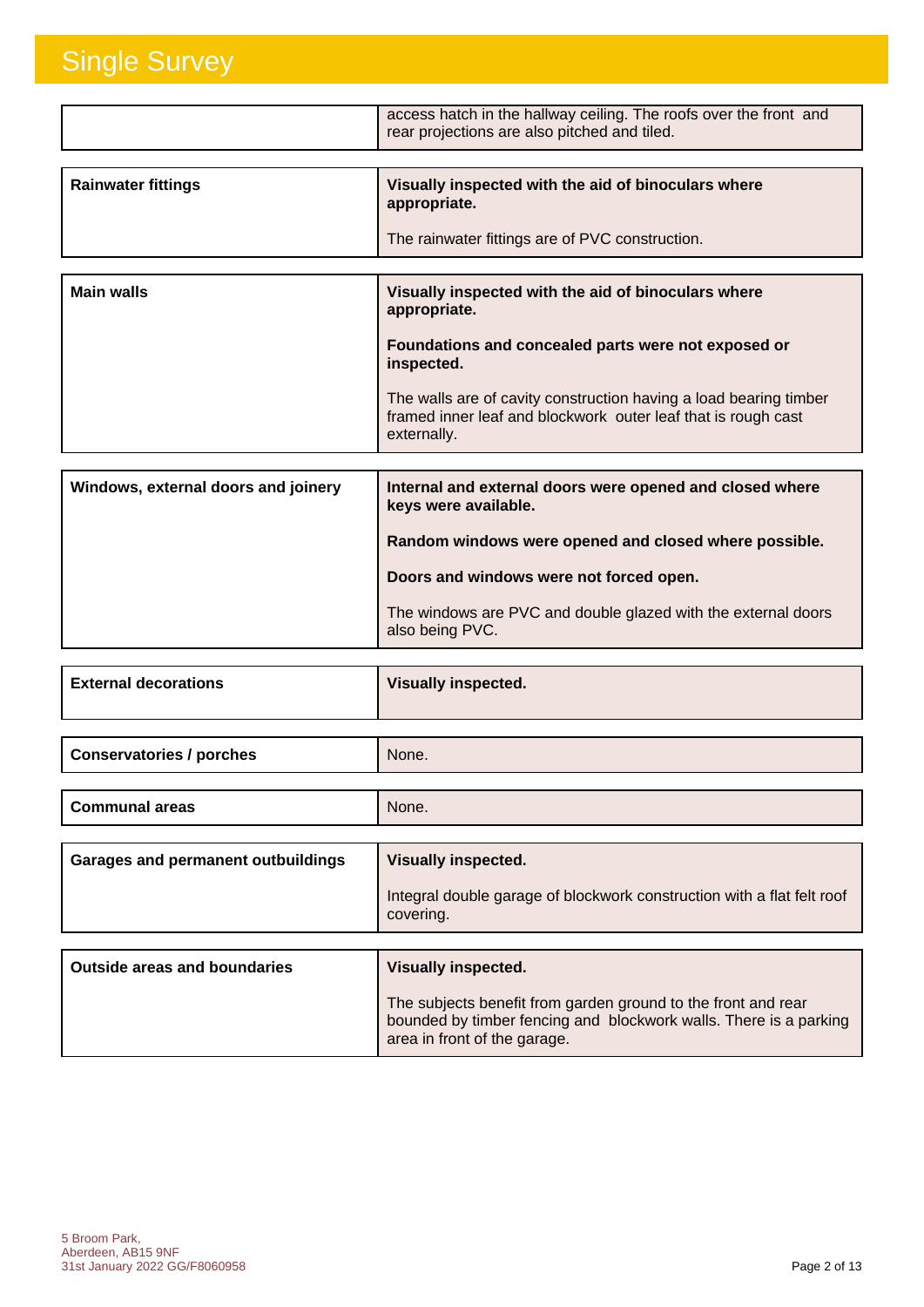| <b>Ceilings</b> | Visually inspected from floor level.                                                             |
|-----------------|--------------------------------------------------------------------------------------------------|
|                 | The ceilings are of plasterboard construction.                                                   |
|                 |                                                                                                  |
| Internal walls  | Visually inspected from floor level.                                                             |
|                 | Using a moisture meter, walls were randomly tested for<br>dampness where considered appropriate. |
|                 | The walls are of plasterboard construction.                                                      |

| <b>Floors including sub floors</b> | Surfaces of exposed floors were visually inspected. No<br>carpets or floor coverings were lifted.                                                                                                                                                       |
|------------------------------------|---------------------------------------------------------------------------------------------------------------------------------------------------------------------------------------------------------------------------------------------------------|
|                                    | Sub-floor areas were inspected only to the extent visible from<br>a readily accessible and unfixed hatch by way of an inverted<br>"head and shoulders" inspection at the access point.                                                                  |
|                                    | Physical access to the sub floor area may be taken if the<br>Surveyor deems it is safe and reasonable to do so, and subject<br>to a minimum clearance of 1m between the underside of floor<br>joists and the solum as determined from the access hatch. |
|                                    | The floors are of suspended timber construction. No access was<br>gained to any sub-floor area as no hatch could be found.                                                                                                                              |

| Internal joinery and kitchen fittings | Built-in cupboards were looked into but no stored items were<br>moved.               |
|---------------------------------------|--------------------------------------------------------------------------------------|
|                                       | Kitchen units were visually inspected excluding appliances.                          |
|                                       | There is a good range of modern kitchen units and good level of<br>internal storage. |

| <b>Chimney breasts and fireplaces</b> | <b>Visually inspected.</b>                           |
|---------------------------------------|------------------------------------------------------|
|                                       | No testing of the flues or fittings was carried out. |
|                                       | There is a wood burning stove in the lounge.         |

| Internal decorations | <b>Visually inspected.</b> |
|----------------------|----------------------------|
|                      |                            |
| <b>Cellars</b>       | None.                      |

| <b>Electricity</b> | Accessible parts of the wiring were visually inspected without<br>removing fittings. No tests whatsoever were carried out to the<br>system or appliances. Visual inspection does not assess any<br>services to make sure they work properly and efficiently and<br>meet modern standards. If any services are turned off, the<br>surveyor will state that in the report and will not turn them on. |
|--------------------|----------------------------------------------------------------------------------------------------------------------------------------------------------------------------------------------------------------------------------------------------------------------------------------------------------------------------------------------------------------------------------------------------|
|                    | Mains electricity is connected. The electrical apparatus is located<br>within the garage.                                                                                                                                                                                                                                                                                                          |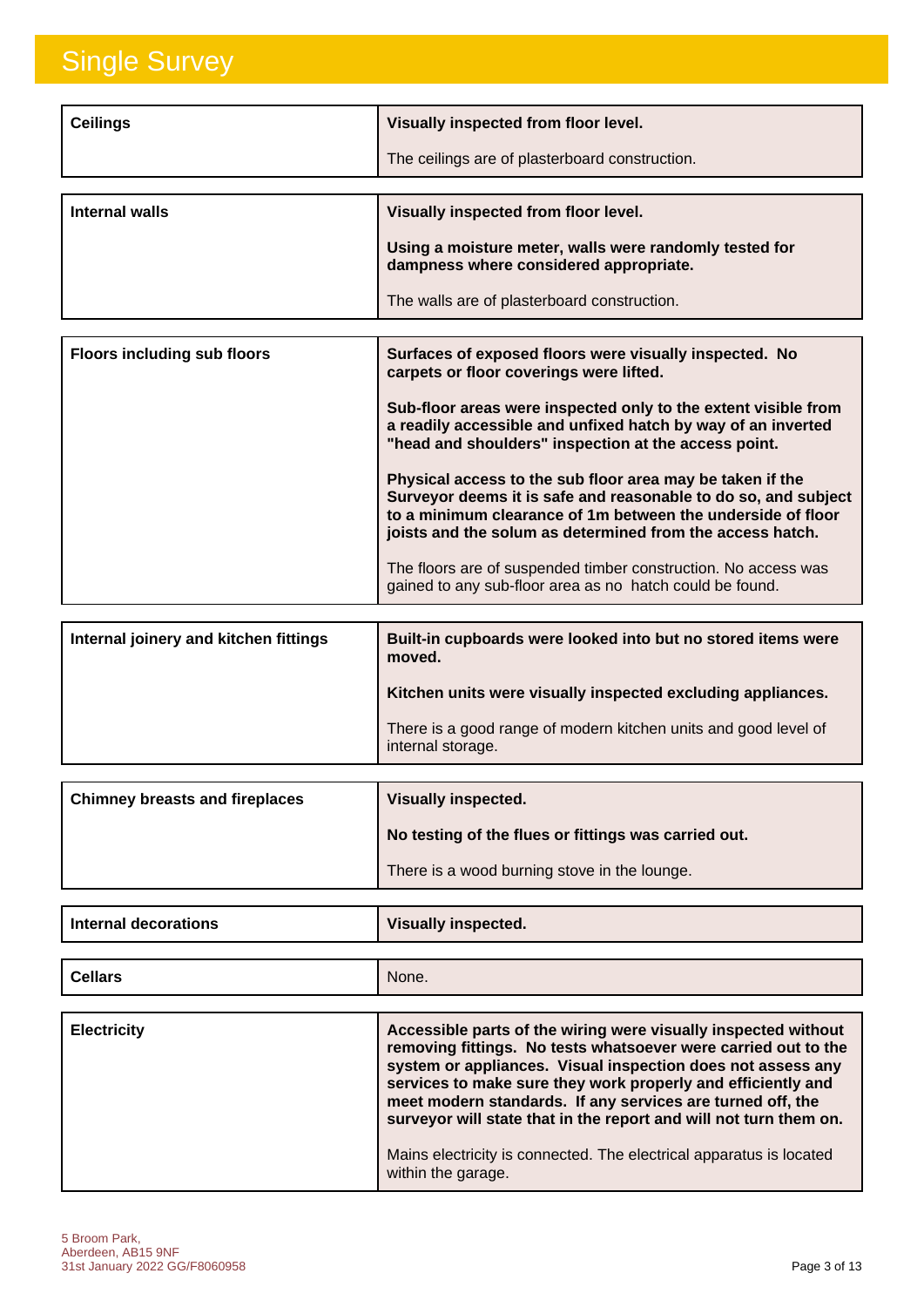| Gas | Accessible parts of the system were visually inspected without<br>removing fittings. No tests whatsoever were carried out to the<br>system or appliances. Visual inspection does not assess any<br>services to make sure they work properly and efficiently and<br>meet modern standards. If any services are turned off, the<br>surveyor will state that in the report and will not turn them on.<br>Mains gas is connected. |
|-----|-------------------------------------------------------------------------------------------------------------------------------------------------------------------------------------------------------------------------------------------------------------------------------------------------------------------------------------------------------------------------------------------------------------------------------|
|     |                                                                                                                                                                                                                                                                                                                                                                                                                               |

| Water, plumbing, bathroom fittings | Visual inspection of the accessible pipework, water tanks,<br>cylinders and fittings without removing any insulation.                                                              |
|------------------------------------|------------------------------------------------------------------------------------------------------------------------------------------------------------------------------------|
|                                    | No tests whatsoever were carried out to the system or<br>appliances.                                                                                                               |
|                                    | Mains water is connected. There is a two piece toilet suite on the<br>ground floor, three piece family bathroom suite and three piece<br>shower room suite off the master bedroom. |

| <b>Heating and hot water</b> | Accessible parts of the system were visually inspected apart<br>from communal systems, which were not inspected.                                                                                                                                                                                                                                                                          |
|------------------------------|-------------------------------------------------------------------------------------------------------------------------------------------------------------------------------------------------------------------------------------------------------------------------------------------------------------------------------------------------------------------------------------------|
|                              | No tests whatsoever were carried out to the system or<br>appliances.                                                                                                                                                                                                                                                                                                                      |
|                              | There is a gas fired central heating system installed. This is<br>supplied by a Worcester combination boiler located within one of<br>the bedroom cupboards. This was installed approximately two<br>years ago. Heating is supplied via panel radiators which have<br>thermostatic valves. There is a hot water cylinder within the loft.<br>This supplies hot water for the two showers. |

| <b>Drainage</b> | Drainage covers etc. were not lifted.            |
|-----------------|--------------------------------------------------|
|                 | Neither drains nor drainage systems were tested. |
|                 | Mains drainage is connected.                     |
|                 |                                                  |

| Fire, smoke and burglar alarms | <b>Visually inspected.</b>                                                                                                                                                         |
|--------------------------------|------------------------------------------------------------------------------------------------------------------------------------------------------------------------------------|
|                                | No tests whatsoever were carried out to the system or<br>appliances.                                                                                                               |
|                                | There are smoke alarms and a burglar alarm within the property.<br>We understand that the smoke alarms have recently been fitted to<br>comply with the new government legislation. |

| Any additional limits to inspection | For flats / maisonettes                                                                                                                                                                                                                               |
|-------------------------------------|-------------------------------------------------------------------------------------------------------------------------------------------------------------------------------------------------------------------------------------------------------|
|                                     | Only the subject flat and internal communal areas giving<br>access to the flat were inspected.                                                                                                                                                        |
|                                     | If the roof space or under-building / basement is communal,<br>reasonable and safe access is not always possible. If no<br>inspection was possible, this will be stated. If no inspection<br>was possible, the surveyor will assume that there are no |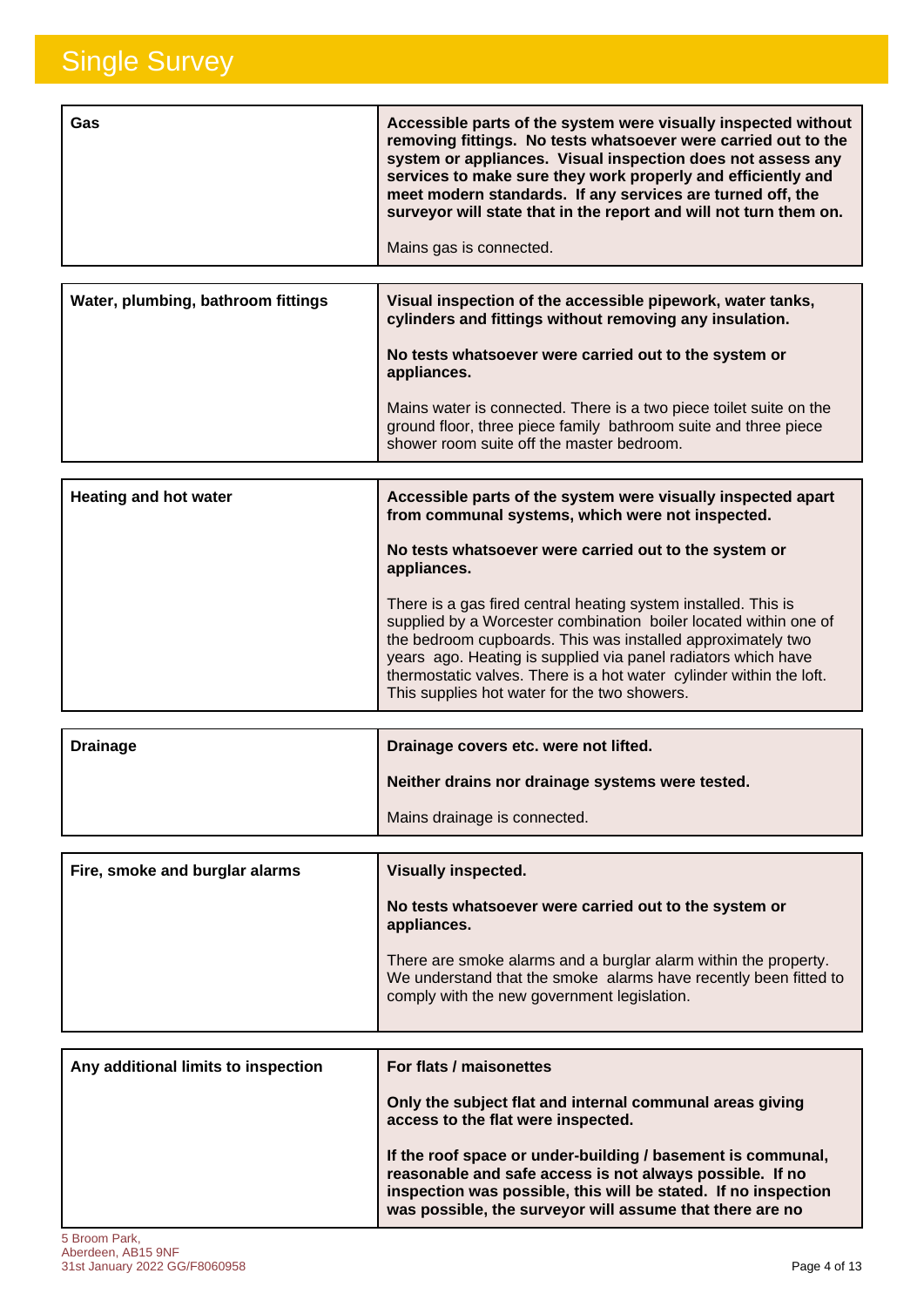| defects that will have a material effect on the valuation.<br>The building containing the flat, including any external<br>communal areas, was visually inspected only to the extent that<br>the surveyor is able to give an opinion on the general<br>condition and standard of maintenance. |
|----------------------------------------------------------------------------------------------------------------------------------------------------------------------------------------------------------------------------------------------------------------------------------------------|
| Fitted floor coverings, furnishings and stored items restricted our<br>inspection of the internal areas.                                                                                                                                                                                     |
| No detailed inspection of the grounds or neighbouring land has<br>been undertaken but we have assumed, for the purposes of this<br>report, that neither contaminative nor dangerous or invasive<br>species, for instance, Japanese knotweed exist.                                           |
| Not all of the windows were tested at the time of our inspection.                                                                                                                                                                                                                            |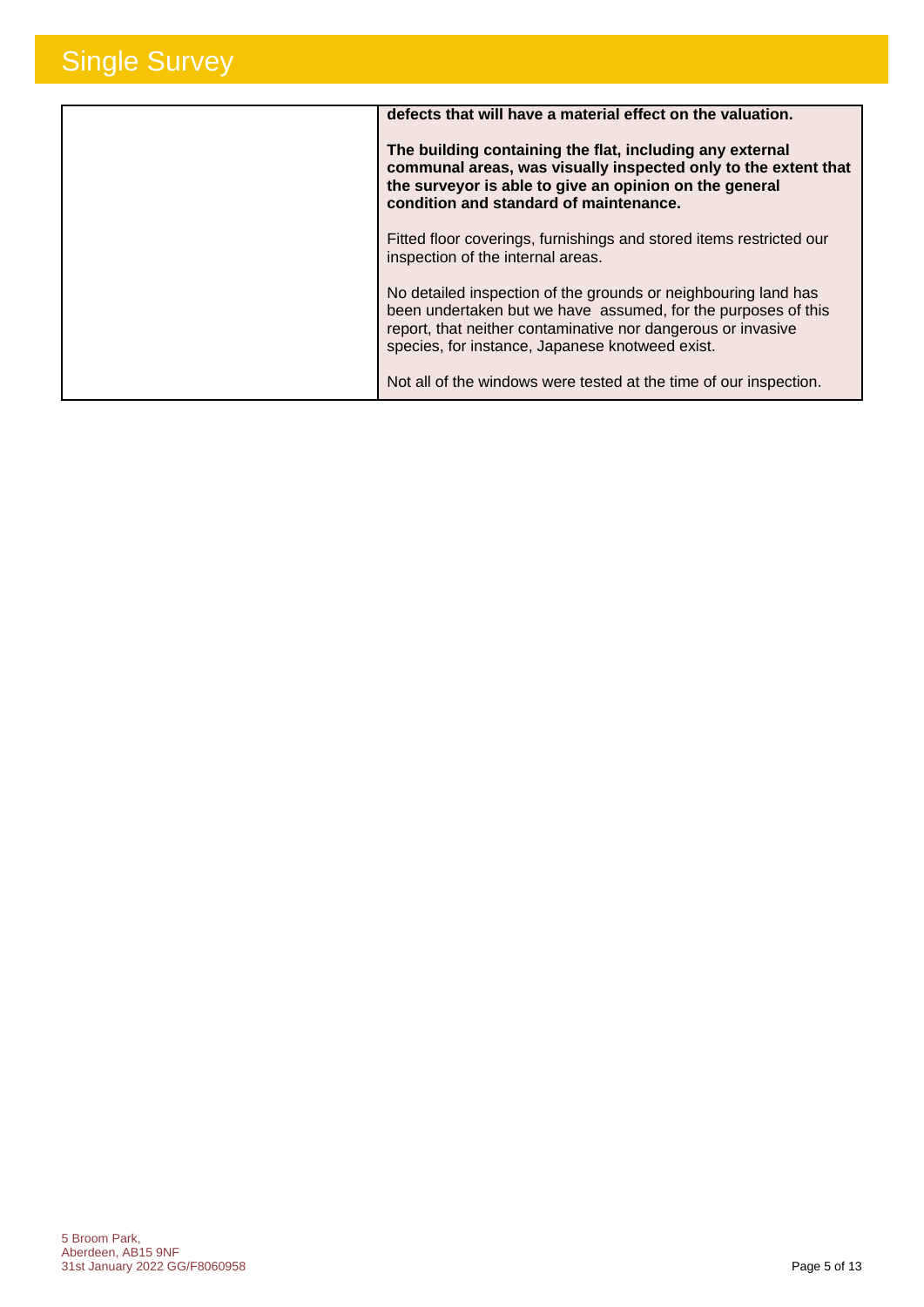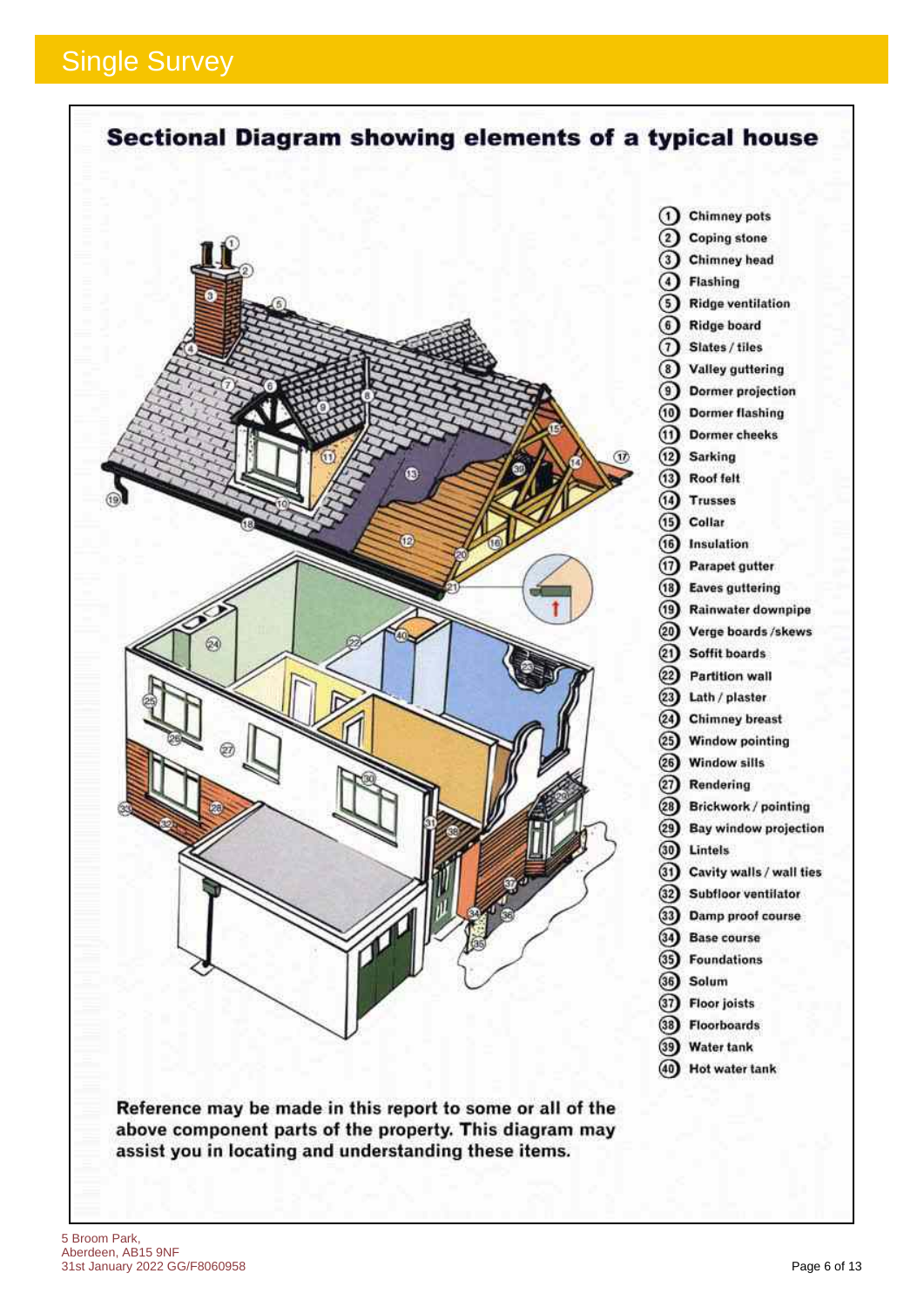### **2. Condition**

This section identifies problems and tells you about the urgency of any repairs by using one of the following three categories:

| <b>Category 3</b>                                                                                                                                                     | <b>Category 2</b>                                                                                                                                                                               | <b>Category 1</b> |
|-----------------------------------------------------------------------------------------------------------------------------------------------------------------------|-------------------------------------------------------------------------------------------------------------------------------------------------------------------------------------------------|-------------------|
| them may cause problems to other $\vert$ still advised.<br>parts of the property or cause a<br>safety hazard. Estimates for repairs<br>or replacement are needed now. | Urgent repairs or replacement are   Repairs or replacement requiring   No immediate action or repair is<br>needed now. Failure to deal with $\vert$ future attention, but estimates are $\vert$ | needed.           |

| <b>Structural movement</b> |                                                                                                        |
|----------------------------|--------------------------------------------------------------------------------------------------------|
| <b>Repair category</b>     |                                                                                                        |
| <b>Notes</b>               | There is no evidence of any significant structural movement having taken place<br>within the property. |

| Dampness, rot and infestation |                                                                               |
|-------------------------------|-------------------------------------------------------------------------------|
| <b>Repair category</b>        |                                                                               |
| <b>Notes</b>                  | There is no evidence of any dampness, rot or infestation within the property. |

| <b>Chimney stacks</b>  |       |
|------------------------|-------|
| <b>Repair category</b> | ٠     |
| <b>Notes</b>           | None. |

| Roofing including roof space |                                                                                                                                                                                   |
|------------------------------|-----------------------------------------------------------------------------------------------------------------------------------------------------------------------------------|
| <b>Repair category</b>       |                                                                                                                                                                                   |
| <b>Notes</b>                 | There are several torn and loose sarking sheets within the loft. The roof is pitched<br>and clad with tiles. Roofs of this age require to be regularly checked and<br>maintained. |

| <b>Rainwater fittings</b> |                                                                                                         |
|---------------------------|---------------------------------------------------------------------------------------------------------|
| <b>Repair category</b>    |                                                                                                         |
| <b>Notes</b>              | No significant defects were evident. Rainwater goods are best checked during<br>periods of wet weather. |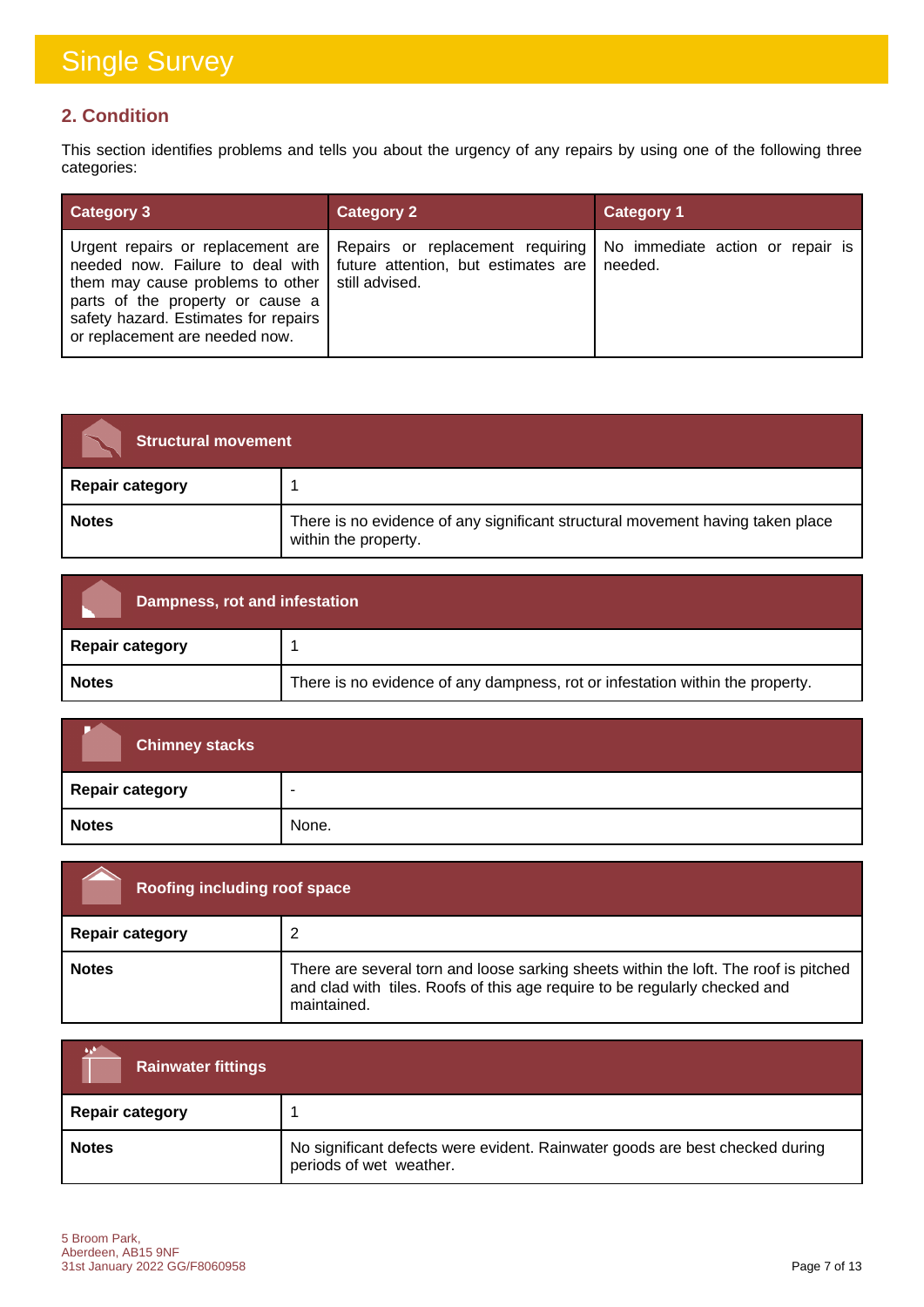| <b>Main walls</b>      |                                                         |
|------------------------|---------------------------------------------------------|
| <b>Repair category</b> |                                                         |
| <b>Notes</b>           | A minor shrinkage crack was noted within the rear wall. |

| <b>Windows, external doors and joinery</b> |                                      |
|--------------------------------------------|--------------------------------------|
| <b>Repair category</b>                     |                                      |
| <b>Notes</b>                               | No significant defects were evident. |

| <b>External decorations</b> |                                      |
|-----------------------------|--------------------------------------|
| Repair category             |                                      |
| <b>Notes</b>                | No significant defects were evident. |

| 画<br><b>Conservatories/porches</b> |       |
|------------------------------------|-------|
| Repair category                    | -     |
| <b>Notes</b>                       | None. |

| <b>Communal areas</b>  |       |
|------------------------|-------|
| <b>Repair category</b> | ۰     |
| <b>Notes</b>           | None. |

| <b>Garages and permanent outbuildings</b> |                                                                                                                                                                                                                                                                                                                                                                                                                                                                                                                                 |
|-------------------------------------------|---------------------------------------------------------------------------------------------------------------------------------------------------------------------------------------------------------------------------------------------------------------------------------------------------------------------------------------------------------------------------------------------------------------------------------------------------------------------------------------------------------------------------------|
| <b>Repair category</b>                    |                                                                                                                                                                                                                                                                                                                                                                                                                                                                                                                                 |
| <b>Notes</b>                              | Dampness was noted within the ceiling of the garage. The garage roof is covered<br>with felt. We would point out that flat roof coverings can be a troublesome roof<br>feature and require to be regularly checked and maintained. This has since been<br>repaired by MH roofing (Aberdeen) Itd.<br>A crack was noted to the side wall of the garage. We understand that this<br>occurred some years ago and has been inspected by a structural engineer who<br>confirmed that it is merely some evidence of historic movement. |

| <b>Outside areas and boundaries</b> |                                                                              |
|-------------------------------------|------------------------------------------------------------------------------|
| <b>Repair category</b>              |                                                                              |
| <b>Notes</b>                        | The outside areas and boundaries were found to be generally well maintained. |

5 Broom Park, Aberdeen, AB15 9NF 31st January 2022 GG/F8060958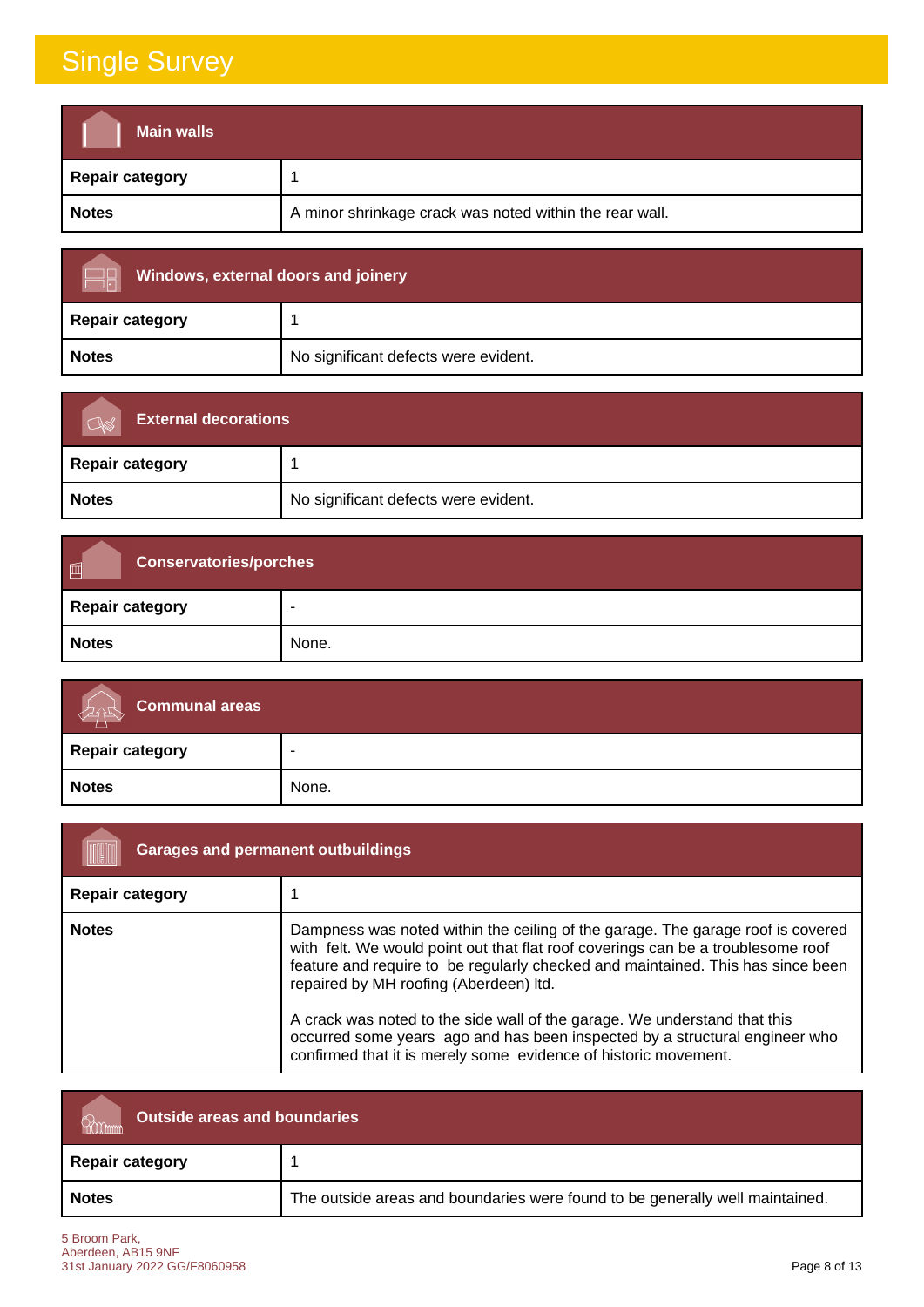| <b>Ceilings</b>        |                                      |
|------------------------|--------------------------------------|
| <b>Repair category</b> |                                      |
| <b>Notes</b>           | No significant defects were evident. |

| Internal walls         |                                      |
|------------------------|--------------------------------------|
| <b>Repair category</b> |                                      |
| <b>Notes</b>           | No significant defects were evident. |

| <b>Floors including sub-floors</b> |                                      |
|------------------------------------|--------------------------------------|
| <b>Repair category</b>             |                                      |
| <b>Notes</b>                       | No significant defects were evident. |

| <b>Internal joinery and kitchen fittings</b><br><b>THE M</b> |                                      |
|--------------------------------------------------------------|--------------------------------------|
| <b>Repair category</b>                                       |                                      |
| <b>Notes</b>                                                 | No significant defects were evident. |

| <b>Chimney breasts and fireplaces</b><br>$\blacksquare$ |                                      |
|---------------------------------------------------------|--------------------------------------|
| <b>Repair category</b>                                  |                                      |
| <b>Notes</b>                                            | No significant defects were evident. |

| Internal decorations<br>$\triangleright$ |                                                  |
|------------------------------------------|--------------------------------------------------|
| <b>Repair category</b>                   |                                                  |
| <b>Notes</b>                             | The standard of decoration was found to be good. |

| <b>Cellars</b><br>$\overline{\phantom{a}}$ |       |
|--------------------------------------------|-------|
| <b>Repair category</b>                     |       |
| <b>Notes</b>                               | None. |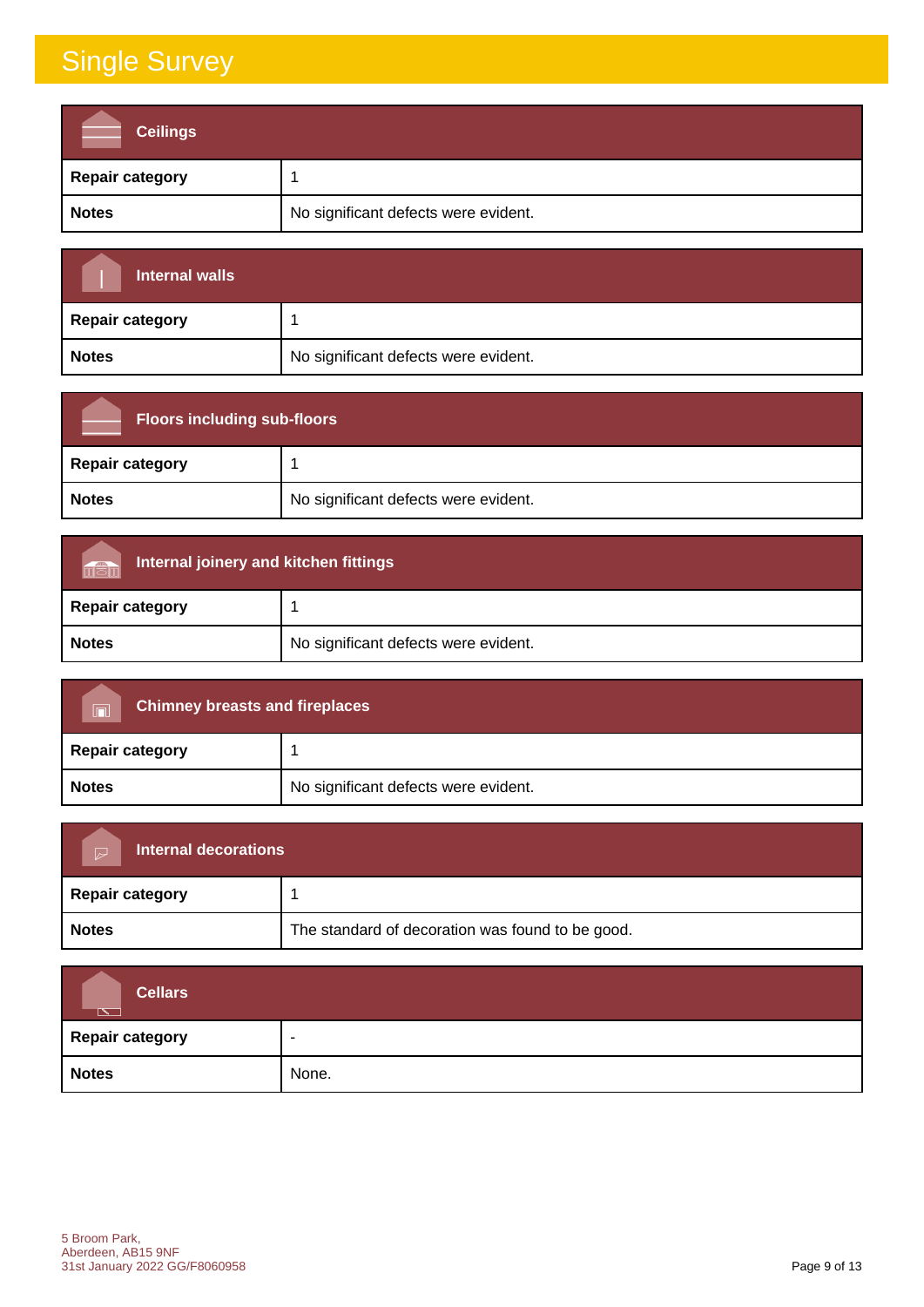| <b>Electricity</b>     |                                                                                                                                                                                                                                                                              |
|------------------------|------------------------------------------------------------------------------------------------------------------------------------------------------------------------------------------------------------------------------------------------------------------------------|
| <b>Repair category</b> |                                                                                                                                                                                                                                                                              |
| <b>Notes</b>           | No significant defects were evident. It is recommended good practice that all<br>electrical installations are periodically checked, approximately every ten years or<br>when a property changes hands. This should be regarded as a routine safety<br>and maintenance check. |

| Gas                    |                                                                                                                                                                                                                                                                                              |
|------------------------|----------------------------------------------------------------------------------------------------------------------------------------------------------------------------------------------------------------------------------------------------------------------------------------------|
| <b>Repair category</b> |                                                                                                                                                                                                                                                                                              |
| <b>Notes</b>           | No significant defects were evident. In the interests of safety and in light of recent<br>regulations we would recommend that all gas appliances are tested on an annual<br>basis by a Gas Safe registered contractor. This should be regarded as a routine<br>safety and maintenance check. |

| <b>Water, plumbing and bathroom fittings</b> |                                                                                                                                                                    |
|----------------------------------------------|--------------------------------------------------------------------------------------------------------------------------------------------------------------------|
| <b>Repair category</b>                       |                                                                                                                                                                    |
| <b>Notes</b>                                 | No significant defects were evident. Regular maintenance is required to bath and<br>shower sealants as they can be a troublesome feature leading to water leakage. |

| <b>Heating and hot water</b><br>(IIIIIIII), |                                                                                                                                                                                                                                                     |
|---------------------------------------------|-----------------------------------------------------------------------------------------------------------------------------------------------------------------------------------------------------------------------------------------------------|
| <b>Repair category</b>                      |                                                                                                                                                                                                                                                     |
| <b>Notes</b>                                | No significant defects were evident. It is common practice for incoming<br>purchasers to have the central heating system tested upon taking occupation.<br>We understand the system is annually serviced. Confirmation of this should be<br>sought. |

| <b>Drainage</b>        |                                      |
|------------------------|--------------------------------------|
| <b>Repair category</b> |                                      |
| <b>Notes</b>           | No significant defects were evident. |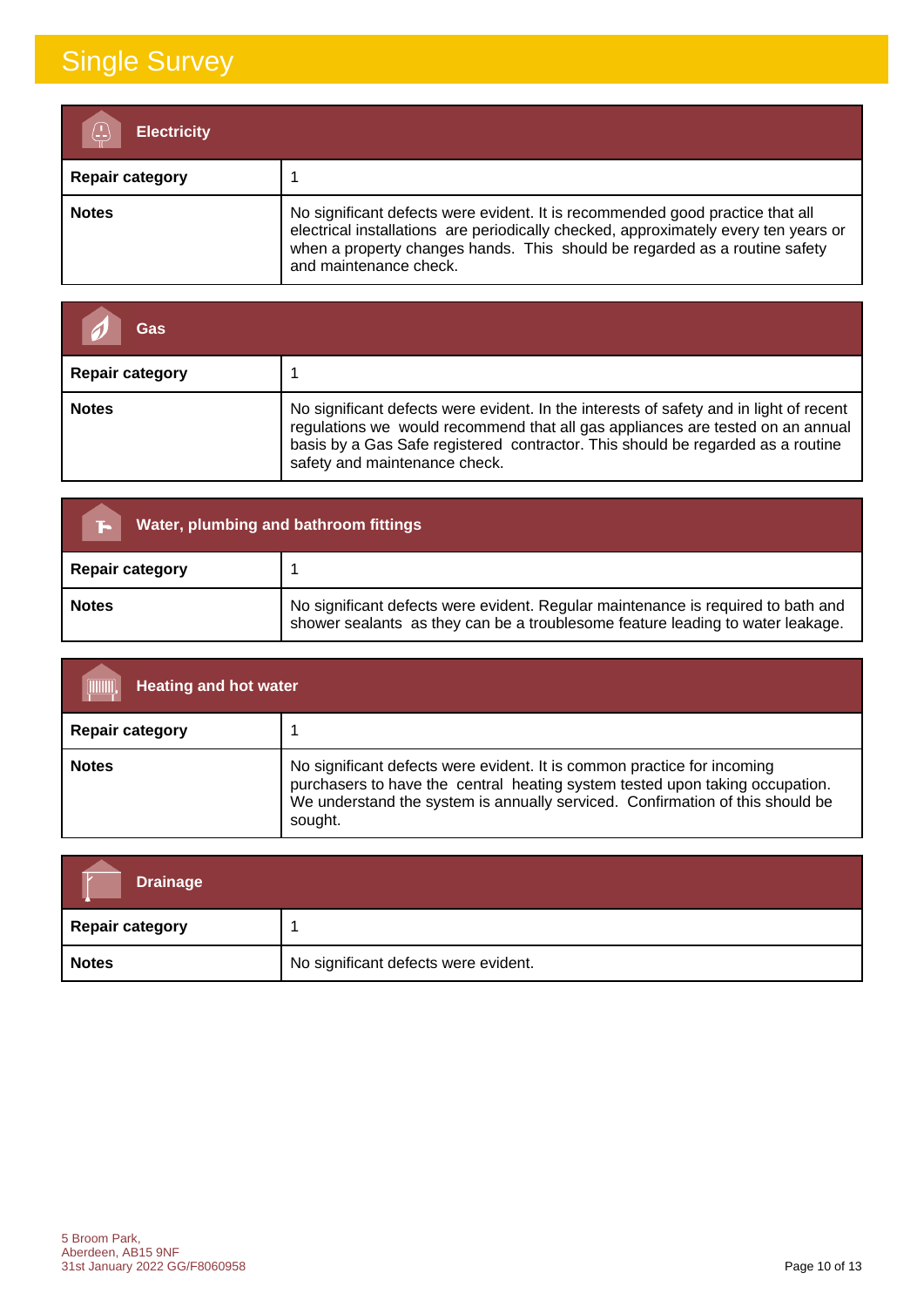Set out below is a summary of the condition of the property which is provided for reference only. You should refer to the previous comments for detailed information.

| <b>Structural movement</b>            | 1 |
|---------------------------------------|---|
| Dampness, rot and infestation         | 1 |
| Chimney stacks                        |   |
| Roofing including roof space          | 2 |
| Rainwater fittings                    | 1 |
| Main walls                            | 1 |
| Windows, external doors and joinery   | 1 |
| <b>External decorations</b>           | 1 |
| Conservatories/porches                |   |
| Communal areas                        |   |
| Garages and permanent outbuildings    | 1 |
| Outside areas and boundaries          | 1 |
| Ceilings                              | 1 |
| Internal walls                        | 1 |
| Floors including sub-floors           | 1 |
| Internal joinery and kitchen fittings | 1 |
| Chimney breasts and fireplaces        | 1 |
| Internal decorations                  | 1 |
| Cellars                               |   |
| Electricity                           | 1 |
| Gas                                   | 1 |
| Water, plumbing and bathroom fittings | 1 |
| Heating and hot water                 | 1 |
| Drainage                              | 1 |

### **Category 3**

Urgent repairs or replacement are needed now. Failure to deal with them may cause problems to other parts of the property or cause a safety hazard. Estimates for repairs or replacement are needed now.

### **Category 2**

Repairs or replacement requiring future attention, but estimates are still advised.

### **Category 1**

No immediate action or repair is needed.

### **Remember**

The cost of repairs may influence the amount someone is prepared to pay for the property. We recommend that relevant estimates and reports are obtained in your own name.

#### **Warning**

If left unattended, even for a relatively short period, Category 2 repairs can rapidly develop into more serious Category 3 repairs. The existence of Category 2 or Category 3 repairs may have an adverse effect on marketability, value and the sale price ultimately achieved for the property. This is particularly true during slow market conditions where the effect can be considerable.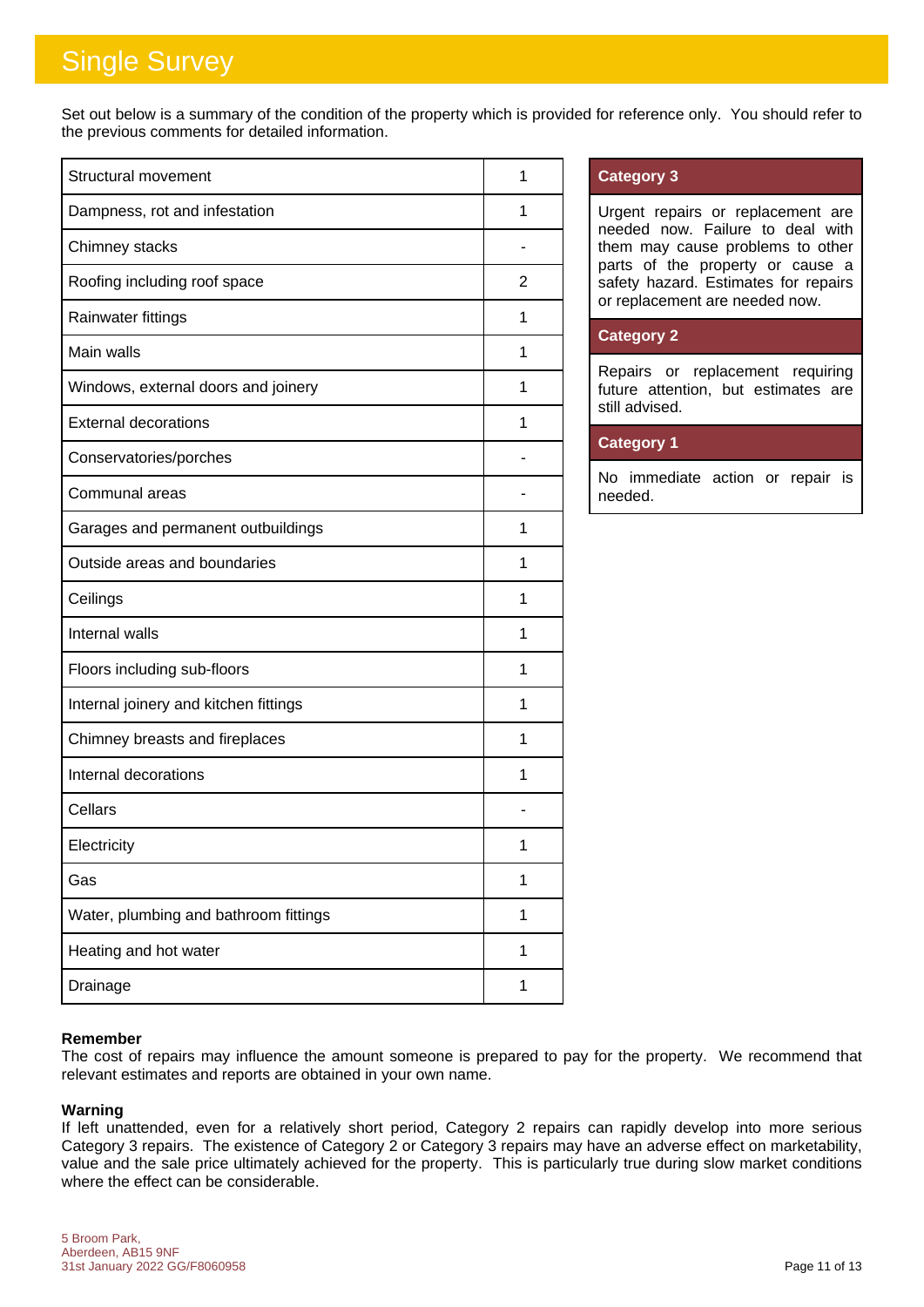### **3. Accessibility information**

### **Guidance notes on accessibility information**

#### *Three steps or fewer to a main entrance door of the property:*

In flatted developments the 'main entrance' would be the flat's own entrance door, not the external door to the communal stair. The 'three steps or fewer' are counted from external ground level to the flat's entrance door. Where a lift is present, the count is based on the number of steps climbed when using the lift.

#### *Unrestricted parking within 25 metres:*

For this purpose, 'Unrestricted parking' includes parking available by means of a parking permit. Restricted parking includes parking that is subject to parking restrictions, as indicated by the presence of solid yellow, red or white lines at the edge of the road or by a parking control sign, parking meters or other coin-operated machines.

| 1. Which floor(s) is the living accommodation on?                                      | Ground floor.      |  |
|----------------------------------------------------------------------------------------|--------------------|--|
| 2. Are there three steps or fewer to a main entrance door of the property?             | Yes X<br>No l      |  |
| 3. Is there a lift to the main entrance door of the property?                          | $N_0$ $X$<br>Yes   |  |
| 4. Are all door openings greater than 750mm?                                           | No <b>X</b><br>Yes |  |
| 5. Is there a toilet on the same level as the living room and kitchen?                 | Yes X<br>No l      |  |
| 6. Is there a toilet on the same level as a bedroom?                                   | Yes X<br>No l      |  |
| 7. Are all rooms on the same level with no internal steps or stairs?                   | $N_0$ $X$<br>Yes   |  |
| 8. Is there unrestricted parking within 25 metres of an entrance door to the building? | Yes   )<br>No l    |  |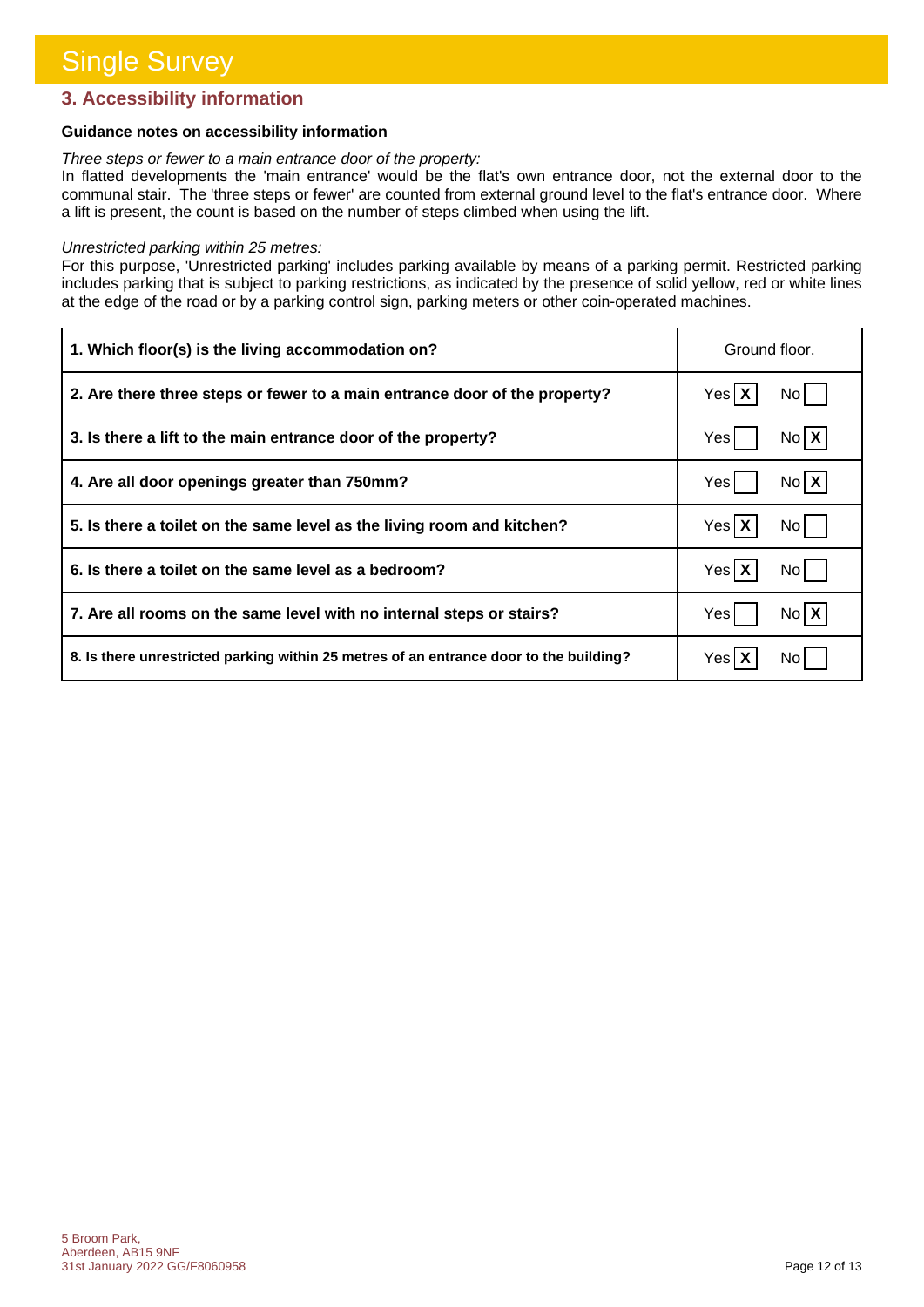### **4. Valuation and conveyancer issues**

This section highlights information that should be checked with a solicitor or licensed conveyancer. It also gives an opinion of market value and an estimated reinstatement cost for insurance purposes.

### **Matters for a solicitor or licensed conveyancer**

The property has been extended in the past to the front and rear. We understand these extensions were carried out approximately 15 years ago. We have assumed that all the necessary consents and permissions that would have been required were sought and obtained.

Where items of repair have been identified, any purchaser should, prior to purchase, satisfy themselves as to the cost and implications of these issues.

#### **Estimated reinstatement cost for insurance purposes**

£410,000.

Building costs are currently increasing significantly above inflation due to material and labour shortages as well as Brexit and the Pandemic. It is recommended that you update this figure regularly to ensure that you have adequate cover or alternatively seek specialist advice from your insurer.

### **Valuation and market comments**

£450,000 (FOUR HUNDRED AND FIFTY THOUSAND POUNDS)

The valuation takes into account recent sales transactions and current market trends.

| <b>Signed</b>        | Security Print Code [450535 = 6162 ]<br>Electronically signed |
|----------------------|---------------------------------------------------------------|
|                      |                                                               |
| <b>Report author</b> | Gordon Gibb                                                   |
|                      |                                                               |
| <b>Company name</b>  | ALLIED SURVEYORS SCOTLAND PLC                                 |
|                      |                                                               |
| <b>Address</b>       | Marywell House, 29-31 Marywell Street, Aberdeen, AB11 6JE     |
|                      |                                                               |
| Date of report       | 25th February 2022                                            |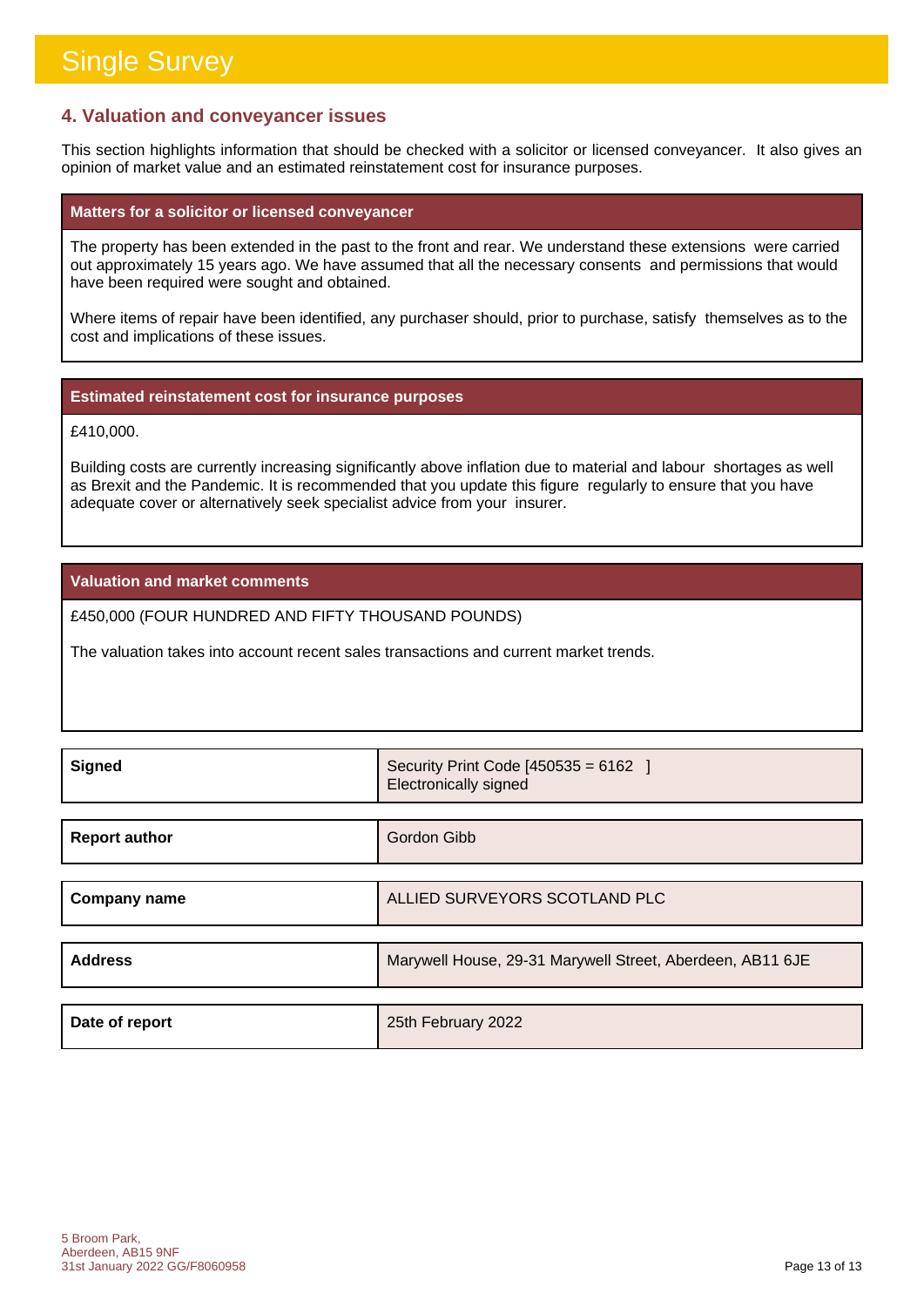

| <b>Property Address</b>                        |                                                                                                                                                                                                                |    |
|------------------------------------------------|----------------------------------------------------------------------------------------------------------------------------------------------------------------------------------------------------------------|----|
| Address<br>Seller's Name<br>Date of Inspection | 5 Broom Park, Aberdeen, AB15 9NF<br>Mr & Mrs Spence<br>31st January 2022                                                                                                                                       |    |
| <b>Property Details</b>                        |                                                                                                                                                                                                                |    |
| <b>Property Type</b>                           | X House<br>Bungalow<br>Purpose built maisonette<br>Converted maisonette<br>Purpose built flat<br>Converted flat<br><b>Tenement flat</b><br>Flat over non-residential use<br>Other (specify in General Remarks) |    |
| <b>Property Style</b>                          | X Detached<br>Semi detached<br>Mid terrace<br>End terrace<br>Back to back<br>High rise block<br>Low rise block<br>Other (specify in General Remarks)                                                           |    |
| e.g. local authority, military, police?        | Does the surveyor believe that the property was built for the public sector,<br>$\overline{X}$ No<br>Yes                                                                                                       |    |
| Flats/Maisonettes only                         | Floor(s) on which located<br>No. of floors in block<br>Lift provided?<br>Yes                                                                                                                                   | No |
| Approximate Year of Construction 1978          | No. of units in block                                                                                                                                                                                          |    |
| <b>Tenure</b>                                  |                                                                                                                                                                                                                |    |
| X Absolute Ownership                           | Ground rent £<br>Unexpired years<br>Leasehold                                                                                                                                                                  |    |
| <b>Accommodation</b>                           |                                                                                                                                                                                                                |    |
| Number of Rooms                                | $\vert$ Living room(s)<br>Bedroom(s)<br>Kitchen(s)<br>3<br>4<br>1<br>$\overline{2}$<br>Bathroom(s)<br>$\mathbf{1}$<br>WC(s)<br>Other (Specify in General remarks)<br>0                                         |    |
|                                                | Gross Floor Area (excluding garages and outbuildings)<br>$\boxed{170}$ m <sup>2</sup> (Internal)<br>m <sup>2</sup> (External)                                                                                  |    |
|                                                | Residential Element (greater than 40%) $ x $ Yes<br>No                                                                                                                                                         |    |
| <b>Garage / Parking / Outbuildings</b>         |                                                                                                                                                                                                                |    |
| Single garage<br>Available on site?            | $X$ Double garage<br>Parking space<br>No garage / garage space / parking space<br>$ \overline{X} $ Yes<br>No                                                                                                   |    |
| Permanent outbuildings:                        |                                                                                                                                                                                                                |    |
|                                                |                                                                                                                                                                                                                |    |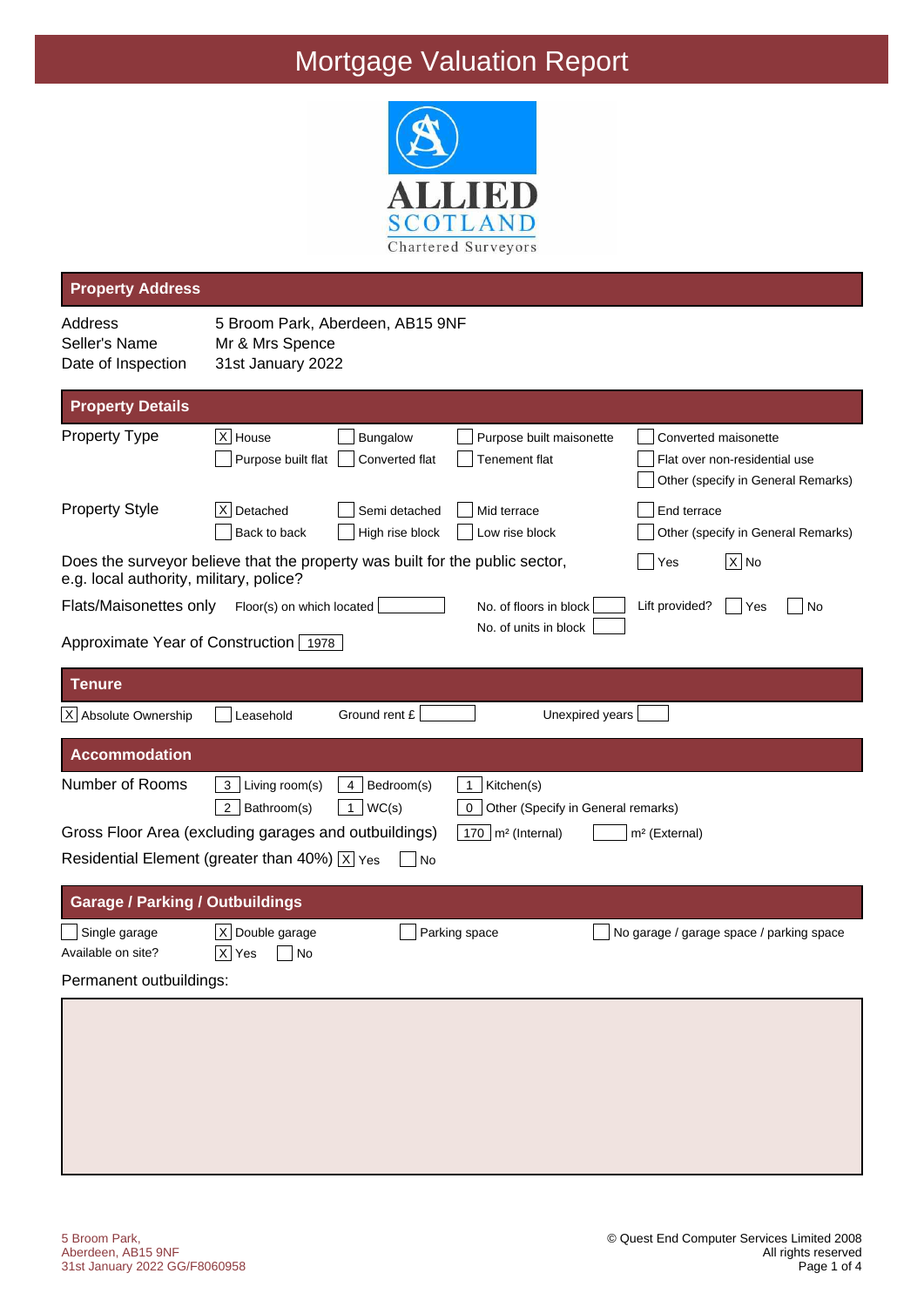| <b>Construction</b>                                                                                                                                   |                    |                                |                                          |                                            |                        |                                    |           |
|-------------------------------------------------------------------------------------------------------------------------------------------------------|--------------------|--------------------------------|------------------------------------------|--------------------------------------------|------------------------|------------------------------------|-----------|
| Walls                                                                                                                                                 | <b>Brick</b>       | Stone                          | Concrete                                 | Timber frame<br>$\times$                   |                        | Other (specify in General Remarks) |           |
| Roof                                                                                                                                                  | $X$ Tile           | Slate                          | Asphalt                                  | Felt                                       |                        | Other (specify in General Remarks) |           |
| <b>Special Risks</b>                                                                                                                                  |                    |                                |                                          |                                            |                        |                                    |           |
| Has the property suffered structural movement?                                                                                                        |                    |                                |                                          |                                            |                        | Yes                                | $ X $ No  |
| If Yes, is this recent or progressive?<br>Yes<br>∣No                                                                                                  |                    |                                |                                          |                                            |                        |                                    |           |
| Is there evidence, history, or reason to anticipate subsidence, heave, landslip or flood in the<br>immediate vicinity?                                |                    |                                |                                          |                                            |                        | Yes                                | $X$ No    |
| If Yes to any of the above, provide details in General Remarks.                                                                                       |                    |                                |                                          |                                            |                        |                                    |           |
| <b>Service Connections</b>                                                                                                                            |                    |                                |                                          |                                            |                        |                                    |           |
| Based on visual inspection only. If any services appear to be non-mains, please comment on the type and location<br>of the supply in General Remarks. |                    |                                |                                          |                                            |                        |                                    |           |
| Drainage                                                                                                                                              | $ X $ Mains        | Private                        | None                                     | Water                                      | X   Mains              | Private                            | None      |
| Electricity                                                                                                                                           | $ X $ Mains        | Private                        | None                                     | Gas                                        | $ X $ Mains            | Private                            | None      |
| <b>Central Heating</b>                                                                                                                                | $ \mathsf{X} $ Yes | Partial                        | None                                     |                                            |                        |                                    |           |
| Brief description of Central Heating:                                                                                                                 |                    |                                |                                          |                                            |                        |                                    |           |
| Gas fired system.                                                                                                                                     |                    |                                |                                          |                                            |                        |                                    |           |
| <b>Site</b>                                                                                                                                           |                    |                                |                                          |                                            |                        |                                    |           |
| Apparent legal issues to be verified by the conveyancer. Please provide a brief description in General Remarks.                                       |                    |                                |                                          |                                            |                        |                                    |           |
| Rights of way                                                                                                                                         |                    | Shared drives / access         |                                          | Garage or other amenities on separate site |                        | Shared service connections         |           |
| III-defined boundaries                                                                                                                                |                    |                                | Agricultural land included with property |                                            |                        | Other (specify in General Remarks) |           |
| <b>Location</b>                                                                                                                                       |                    |                                |                                          |                                            |                        |                                    |           |
| Residential suburb<br>X                                                                                                                               |                    | Residential within town / city |                                          | Mixed residential / commercial             |                        | Mainly commercial                  |           |
| Commuter village                                                                                                                                      |                    | Remote village                 |                                          | Isolated rural property                    |                        | Other (specify in General Remarks) |           |
| <b>Planning Issues</b>                                                                                                                                |                    |                                |                                          |                                            |                        |                                    |           |
| Has the property been extended / converted / altered?                                                                                                 |                    |                                |                                          | $X$ Yes<br>No                              |                        |                                    |           |
| If Yes provide details in General Remarks.                                                                                                            |                    |                                |                                          |                                            |                        |                                    |           |
| <b>Roads</b>                                                                                                                                          |                    |                                |                                          |                                            |                        |                                    |           |
| X Made up road                                                                                                                                        | Unmade road        |                                | Partly completed new road                |                                            | Pedestrian access only | Adopted                            | Unadopted |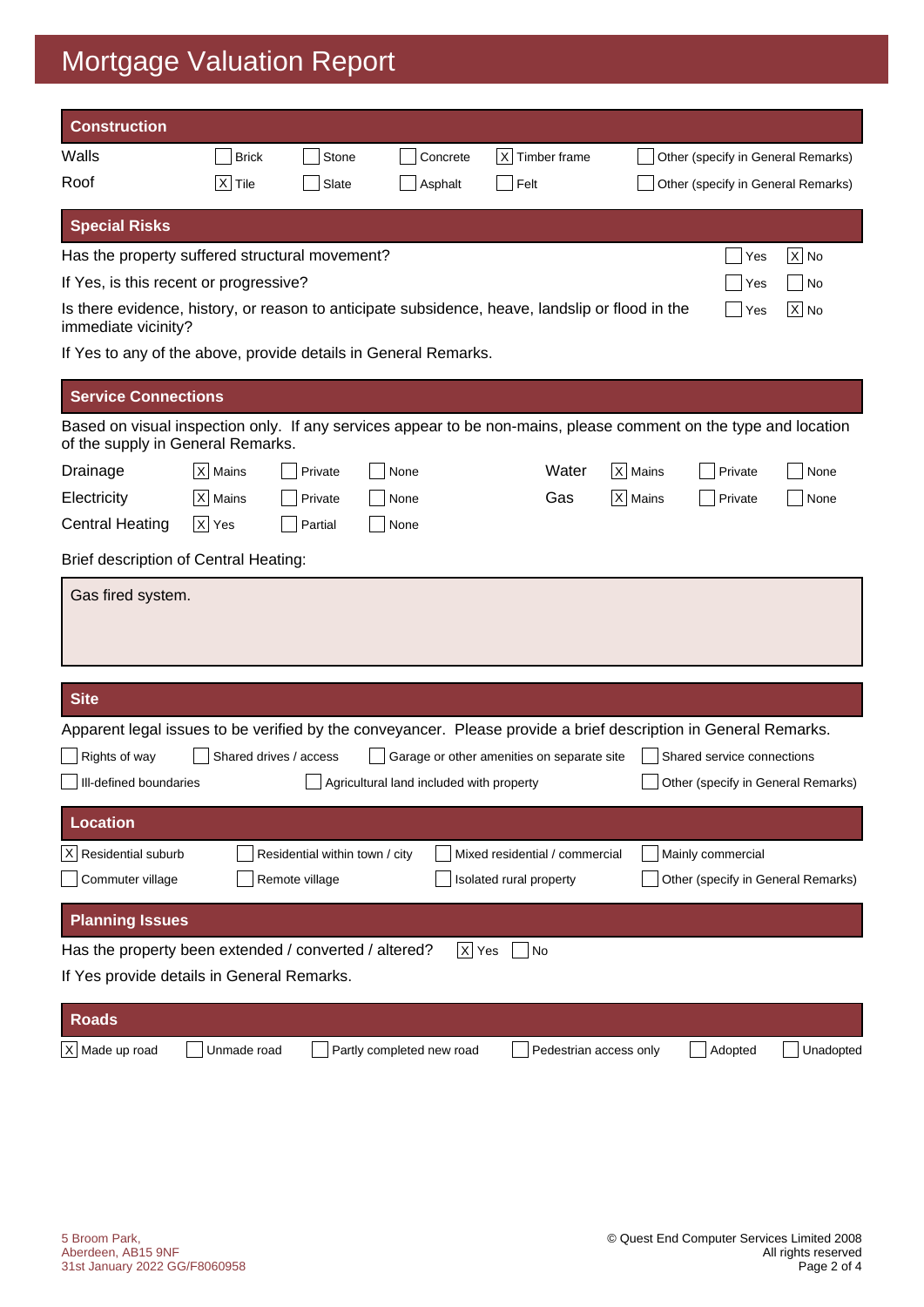### **General Remarks**

When inspected the subjects were found to be in a generally satisfactory condition.

The property has been extended in the past to the front and rear. We understand these extensions were carried out approximately 15 years ago. We have assumed that all the necessary consents and permissions that would have been required were sought and obtained.

Where items of repair have been identified, any purchaser should, prior to purchase, satisfy themselves as to the cost and implications of these issues.

### **Essential Repairs**

| None required.                        |                                 |                   |          |
|---------------------------------------|---------------------------------|-------------------|----------|
|                                       |                                 |                   |          |
|                                       |                                 |                   |          |
|                                       |                                 |                   |          |
|                                       |                                 |                   |          |
|                                       |                                 |                   |          |
|                                       |                                 |                   |          |
|                                       |                                 |                   |          |
|                                       |                                 |                   |          |
| Estimated cost of essential repairs £ | Retention recommended?  <br>Yes | $\overline{X}$ No | Amount £ |